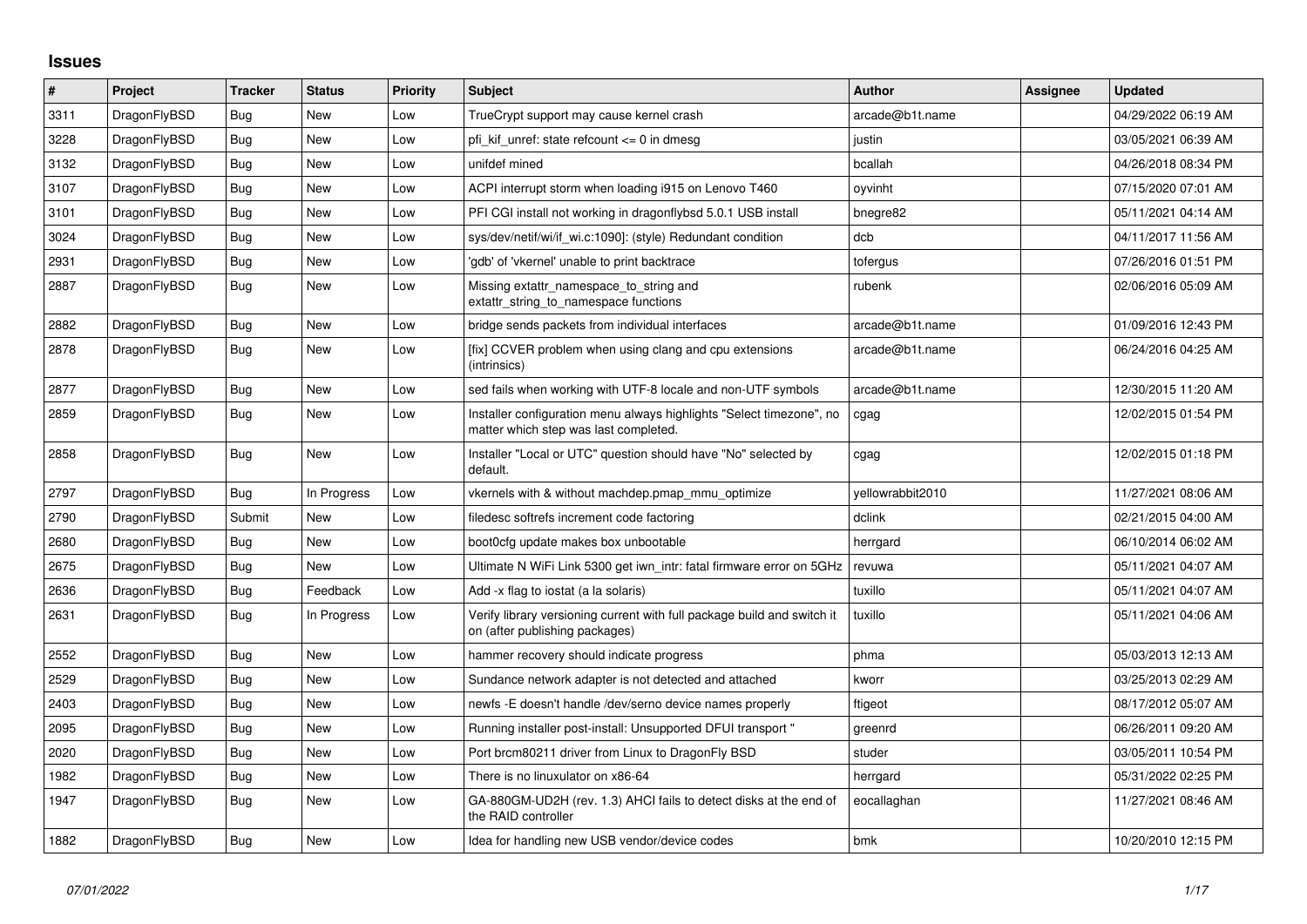| $\sharp$ | Project      | <b>Tracker</b> | <b>Status</b> | <b>Priority</b> | Subject                                                                                                   | <b>Author</b>      | Assignee | <b>Updated</b>      |
|----------|--------------|----------------|---------------|-----------------|-----------------------------------------------------------------------------------------------------------|--------------------|----------|---------------------|
| 1313     | DragonFlyBSD | Bug            | New           | Low             | Signal code in kernel needs major overhaul (signal queues,<br>si code, si addr)                           | hasso              |          | 05/11/2021 04:00 AM |
| 1148     | DragonFlyBSD | Bug            | In Progress   | Low             | BCM4311 wireless network adapter detected but not functional                                              | archimedes.gaviola |          | 05/11/2021 04:00 AM |
| 725      | DragonFlyBSD | Bug            | In Progress   | Low             | 'make distribution' fails w/'ro' /usr/obj                                                                 | c.turner           |          | 03/09/2013 01:01 PM |
| 285      | DragonFlyBSD | Bug            | Feedback      | Low             | interrupt latency with re without ip address configured                                                   | thomas.nikolajsen  |          | 02/20/2014 10:30 AM |
| 1538     | DragonFlyBSD | <b>Bug</b>     | New           | Low             | mountroot should probe file systems                                                                       | corecode           | alexh    | 11/24/2010 06:35 PM |
| 1127     | DragonFlyBSD | Bug            | Feedback      | Low             | cdrom drive not detected                                                                                  | tgr                | corecode | 01/15/2015 08:55 AM |
| 385      | DragonFlyBSD | Bug            | Feedback      | Low             | Mail archive address removal                                                                              | justin             | justin   | 03/09/2013 11:24 AM |
| 679      | DragonFlyBSD | Bug            | New           | Low             | Netgraph backward compatibility for old *LEN constants                                                    | nant               | nant     | 02/18/2014 05:45 AM |
| 600      | DragonFlyBSD | Bug            | <b>New</b>    | Low             | /sys/libkern/karc4random                                                                                  | robin carey5       | profmakx | 01/19/2015 03:07 AM |
| 1532     | DragonFlyBSD | <b>Bug</b>     | New           | Low             | jemalloc doesn't work on DragonFly                                                                        | hasso              | sjg      | 08/02/2011 01:14 AM |
| 2252     | DragonFlyBSD | <b>Bug</b>     | New           | Low             | snd hda not useable if loaded via /boot/loader.conf                                                       | xbit               | swildner | 12/14/2011 12:23 AM |
| 1714     | DragonFlyBSD | <b>Bug</b>     | New           | Low             | hwpmc                                                                                                     | alexh              | swildner | 08/18/2012 02:03 PM |
| 2721     | DragonFlyBSD | Submit         | Feedback      | Low             | Some few zalloc calls to objcache ones replacements                                                       | dclink             | tuxillo  | 05/11/2021 04:08 AM |
| 1819     | DragonFlyBSD | <b>Bug</b>     | In Progress   | Low             | truss - Major revamping task list                                                                         | tuxillo            | tuxillo  | 11/27/2021 08:45 AM |
| 1428     | DragonFlyBSD | <b>Bug</b>     | Feedback      | Low             | POSIX.1e implementation is too old                                                                        | hasso              | tuxillo  | 05/11/2021 04:00 AM |
| 293      | DragonFlyBSD | <b>Bug</b>     | Feedback      | Low             | Various updates to the handbook                                                                           | victor             | victor   | 03/10/2013 04:46 AM |
| 3319     | DragonFlyBSD | <b>Bug</b>     | <b>New</b>    | Normal          | setproctitle() calls can change effect of later setproctitle() calls                                      | tonyc              |          | 06/29/2022 06:10 PM |
| 3317     | DragonFlyBSD | <b>Bug</b>     | In Progress   | Normal          | Network vtnet0 not working on Hetzner cloud                                                               | mneumann           |          | 06/18/2022 03:55 AM |
| 3316     | DragonFlyBSD | <b>Bug</b>     | New           | Normal          | hammer2_dirent_create() allows creating >1 dirents with the same<br>name                                  | tkusumi            |          | 06/05/2022 12:35 PM |
| 3313     | DragonFlyBSD | Bug            | New           | Normal          | Can't boot from my live USB at all. The kernel loading process<br>hangs.                                  | rempas             |          | 06/03/2022 12:16 AM |
| 3312     | DragonFlyBSD | Submit         | New           | Normal          | hammer2: redundant chain modify after chain creation                                                      | tkusumi            |          | 05/15/2022 01:35 PM |
| 3310     | DragonFlyBSD | <b>Bug</b>     | In Progress   | Normal          | NVMM+QEMU fail to boot with UEFI: Mem Assist Failed<br>[gpa=0xfffffff0]                                   | liweitianux        |          | 01/11/2022 03:22 PM |
| 3302     | DragonFlyBSD | <b>Bug</b>     | New           | Normal          | Will not boot on System76 Lemur Pro (lemp10)                                                              | piecuch            |          | 11/03/2021 10:21 AM |
| 3301     | DragonFlyBSD | <b>Bug</b>     | New           | Normal          | Gkrellm from the packages is not showing logged in users in main<br>window, logged in users always $== 0$ | adrian             |          | 01/08/2022 04:24 AM |
| 3300     | DragonFlyBSD | <b>Bug</b>     | <b>New</b>    | Normal          | Running Xvnc from TigerVNC package through the INETD daemon adrian<br>in TCP WAIT mode fails hard         |                    |          | 01/08/2022 04:25 AM |
| 3299     | DragonFlyBSD | <b>Bug</b>     | In Progress   | Normal          | DragonFlyBSD reports utterly wrong uptime (most of the time, right<br>after booting in)                   | adrian             |          | 11/11/2021 01:43 PM |
| 3298     | DragonFlyBSD | <b>Bug</b>     | New           | Normal          | Running "w" and having logged in via XDM through VNC, "w" prints<br>an extra error message                | piecuch            |          | 10/25/2021 09:16 AM |
| 3284     | DragonFlyBSD | Bug            | New           | Normal          | Wrong towlower() result for U+038A                                                                        | bhaible            |          | 07/10/2021 03:34 AM |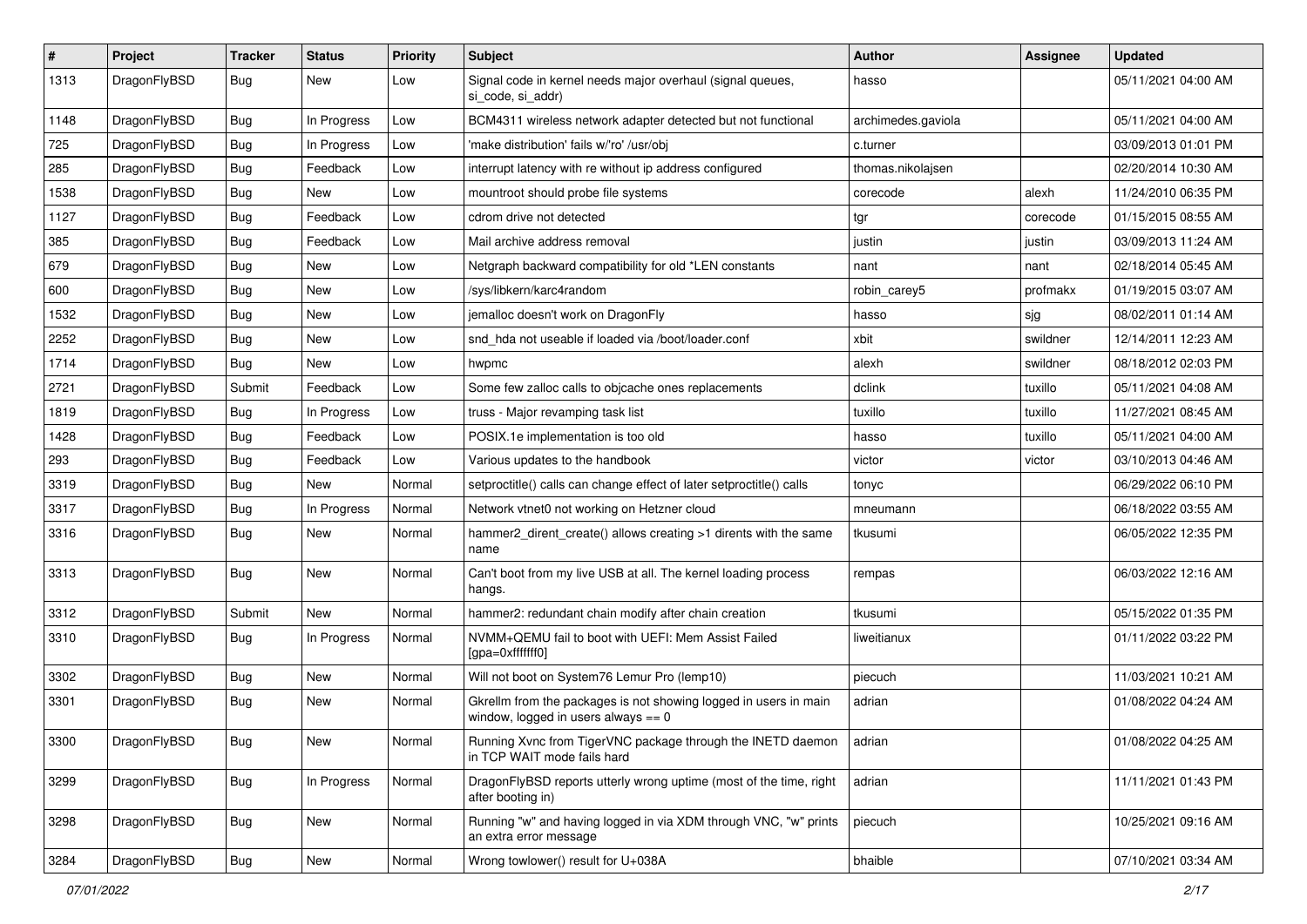| $\sharp$ | Project      | <b>Tracker</b> | <b>Status</b> | <b>Priority</b> | Subject                                                                                 | <b>Author</b>   | <b>Assignee</b> | <b>Updated</b>      |
|----------|--------------|----------------|---------------|-----------------|-----------------------------------------------------------------------------------------|-----------------|-----------------|---------------------|
| 3283     | DragonFlyBSD | <b>Bug</b>     | New           | Normal          | mknodat() cannot create FIFOs                                                           | bhaible         |                 | 07/10/2021 03:34 AM |
| 3282     | DragonFlyBSD | <b>Bug</b>     | <b>New</b>    | Normal          | unexpected errno value from fopen()                                                     | bhaible         |                 | 07/10/2021 03:34 AM |
| 3281     | DragonFlyBSD | <b>Bug</b>     | New           | Normal          | Crash after leaving unattended for a while                                              | bhaible         |                 | 07/10/2021 03:32 AM |
| 3280     | DragonFlyBSD | <b>Bug</b>     | New           | Normal          | KMS console and i915(4) not working in 6.0                                              | cmusser         |                 | 07/10/2021 03:35 AM |
| 3278     | DragonFlyBSD | <b>Bug</b>     | New           | Normal          | Second screen image is distorted                                                        | arcade@b1t.name |                 | 07/10/2021 03:36 AM |
| 3276     | DragonFlyBSD | Submit         | New           | Normal          | Add option controlling whether gpt expand expands the last partition<br>(needs testing) | falsifian       |                 | 07/10/2021 03:35 AM |
| 3269     | DragonFlyBSD | <b>Bug</b>     | In Progress   | Normal          | Is double-buffer'd buf still required by HAMMER2?                                       | tkusumi         |                 | 05/12/2021 04:09 PM |
| 3252     | DragonFlyBSD | <b>Bug</b>     | New           | Normal          | tcsetattr/tcgetattr set errno incorrectly on non-TTY                                    | tonyc           |                 | 10/26/2020 09:34 PM |
| 3249     | DragonFlyBSD | Bug            | <b>New</b>    | Normal          | HAMMER2 fsync(2) not working properly                                                   | tkusumi         |                 | 09/21/2020 07:07 AM |
| 3247     | DragonFlyBSD | <b>Bug</b>     | New           | Normal          | Kernel panic doing nothing much                                                         | phma            |                 | 09/12/2020 11:40 PM |
| 3246     | DragonFlyBSD | <b>Bug</b>     | <b>New</b>    | Normal          | HAMMER2 unable to handle ENOSPC properly                                                | tkusumi         |                 | 09/04/2020 11:11 AM |
| 3245     | DragonFlyBSD | <b>Bug</b>     | <b>New</b>    | Normal          | panic: free: guard1x fail, i915 load from loader.conf                                   | polachok        |                 | 08/21/2020 10:36 AM |
| 3243     | DragonFlyBSD | <b>Bug</b>     | New           | Normal          | SMART status not reported properly for SSD disks                                        | daftaupe        |                 | 09/09/2020 11:03 PM |
| 3239     | DragonFlyBSD | Bug            | <b>New</b>    | Normal          | unable to SIGKILL glitched emacs                                                        | piecuch         |                 | 05/26/2020 03:30 AM |
| 3238     | DragonFlyBSD | <b>Bug</b>     | New           | Normal          | race conditions when printing from vkernel console                                      | piecuch         |                 | 05/19/2020 02:50 PM |
| 3235     | DragonFlyBSD | <b>Bug</b>     | <b>New</b>    | Normal          | Kernel panic in devfs_vnops.c                                                           | mneumann        |                 | 04/28/2020 07:00 AM |
| 3231     | DragonFlyBSD | <b>Bug</b>     | New           | Normal          | wifi drops on 5.8                                                                       | tse             |                 | 04/06/2020 05:08 AM |
| 3227     | DragonFlyBSD | Submit         | <b>New</b>    | Normal          | Add HAMMER2 instructions in the installation medium README                              | daftaupe        |                 | 03/26/2020 03:34 PM |
| 3226     | DragonFlyBSD | <b>Bug</b>     | New           | Normal          | Xorg freezes in vm: thread stuck in "objtrm1"                                           | peeter          |                 | 04/08/2020 02:10 AM |
| 3225     | DragonFlyBSD | <b>Bug</b>     | <b>New</b>    | Normal          | nfsd freeze when using qemu                                                             | tse             |                 | 03/17/2020 11:52 AM |
| 3224     | DragonFlyBSD | <b>Bug</b>     | New           | Normal          | Kernel panic when trying to ping6                                                       | zhtw            |                 | 03/08/2020 08:55 AM |
| 3222     | DragonFlyBSD | Bug            | <b>New</b>    | Normal          | gcc - undefined reference to '__atomic_load' (missing libatomic?)                       | mneumann        |                 | 02/08/2020 02:45 AM |
| 3219     | DragonFlyBSD | <b>Bug</b>     | <b>New</b>    | Normal          | x11/xorg port can not be build                                                          | UlasSAYGIN      |                 | 03/31/2020 08:57 AM |
| 3218     | DragonFlyBSD | <b>Bug</b>     | New           | Normal          | Kernel panics are not sent to comconsole when booted over EFI                           | mqudsi          |                 | 12/02/2019 08:52 PM |
| 3217     | DragonFlyBSD | <b>Bug</b>     | New           | Normal          | rescue tools: make install fails if rescue folder doesn't exist                         | t dfbsd         |                 | 11/27/2019 08:16 PM |
| 3215     | DragonFlyBSD | <b>Bug</b>     | New           | Normal          | Hang in tcdrain(3) after write(3)                                                       | noloader        |                 | 11/25/2019 03:08 PM |
| 3209     | DragonFlyBSD | <b>Bug</b>     | New           | Normal          | svc has some minor bugs                                                                 | arcade@b1t.name |                 | 10/24/2019 09:08 AM |
| 3208     | DragonFlyBSD | <b>Bug</b>     | New           | Normal          | Crash related to nfsd                                                                   | tse             |                 | 06/11/2020 05:52 AM |
| 3206     | DragonFlyBSD | Submit         | New           | Normal          | update psm/kbd to FreeBSD 12.0 code                                                     | htse            |                 | 10/05/2019 03:49 PM |
| 3201     | DragonFlyBSD | Submit         | New           | Normal          | Fixes make search display                                                               | htse            |                 | 08/20/2021 04:02 PM |
| 3199     | DragonFlyBSD | <b>Bug</b>     | New           | Normal          | PFS label not found panic                                                               | tse             |                 | 08/21/2019 03:51 AM |
| 3197     | DragonFlyBSD | Bug            | New           | Normal          | DragonFly upgrades                                                                      | tse             |                 | 04/18/2020 04:18 PM |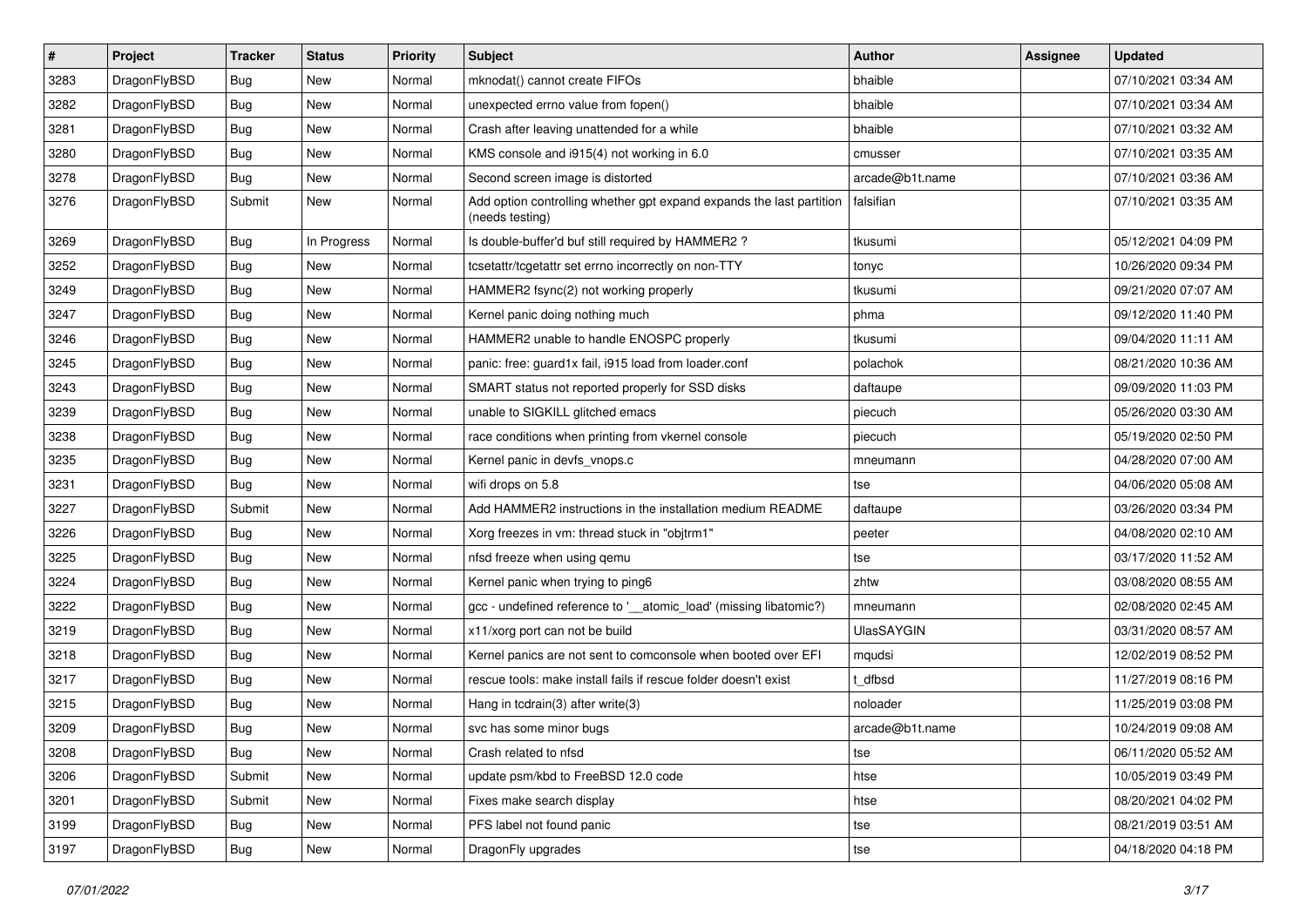| $\sharp$ | Project      | <b>Tracker</b> | <b>Status</b> | <b>Priority</b> | Subject                                                                                                            | <b>Author</b>          | Assignee | Updated             |
|----------|--------------|----------------|---------------|-----------------|--------------------------------------------------------------------------------------------------------------------|------------------------|----------|---------------------|
| 3196     | DragonFlyBSD | Bug            | <b>New</b>    | Normal          | test issue after redmine upgrade (2)                                                                               | tuxillo                |          | 07/05/2019 04:33 AM |
| 3189     | DragonFlyBSD | <b>Bug</b>     | New           | Normal          | Allow DragonFly Mail Agent to accept an alternate config via<br>command line switch                                | iang                   |          | 08/16/2021 12:42 AM |
| 3184     | DragonFlyBSD | Bug            | <b>New</b>    | Normal          | tsleep(9) return value when PCATCH specified                                                                       | tkusumi                |          | 04/03/2019 06:49 AM |
| 3170     | DragonFlyBSD | Bug            | <b>New</b>    | Normal          | repeatable nfsd crash                                                                                              | tse                    |          | 06/11/2020 05:52 AM |
| 3165     | DragonFlyBSD | Bug            | New           | Normal          | Looping at boot time                                                                                               | gop                    |          | 12/28/2018 01:04 PM |
| 3157     | DragonFlyBSD | Bug            | New           | Normal          | TP-Link UE300 not working in 5.2-RELEASE                                                                           | tuxillo                |          | 11/15/2018 02:08 PM |
| 3152     | DragonFlyBSD | Bug            | Feedback      | Normal          | Console's size in ttyv0 and single user mode is sticking to 80x25,<br>while ttyv1 can make use of the whole screen | overtime               |          | 02/24/2019 01:08 AM |
| 3147     | DragonFlyBSD | Submit         | New           | Normal          | Enable headless installation                                                                                       | ddegroot               |          | 10/09/2018 01:25 PM |
| 3143     | DragonFlyBSD | Bug            | <b>New</b>    | Normal          | assertion "0" failed in hammer2 inode xop chain sync                                                               | cbin                   |          | 07/18/2018 12:50 PM |
| 3142     | DragonFlyBSD | Submit         | <b>New</b>    | Normal          | lib/libdmsg: Unbreak using new API EVP_CIPHER_CTX_new()                                                            | tkusumi                |          | 07/08/2018 04:18 AM |
| 3141     | DragonFlyBSD | Bug            | New           | Normal          | dhclient blocks boot process                                                                                       | rowo                   |          | 12/16/2018 11:01 AM |
| 3139     | DragonFlyBSD | Bug            | <b>New</b>    | Normal          | USB Mouse Does Not Work in DragonflyBSD guest on VirtualBox                                                        | chiguy1256             |          | 06/24/2018 10:14 PM |
| 3135     | DragonFlyBSD | Submit         | <b>New</b>    | Normal          | Add EVFILT RECV and EVFILT SEND                                                                                    | tautolog               |          | 05/25/2018 09:59 PM |
| 3134     | DragonFlyBSD | Bug            | New           | Normal          | RFC 3021 (/31 networks) appear to be unsupported                                                                   | jailbird               |          | 05/16/2018 11:03 PM |
| 3120     | DragonFlyBSD | Bug            | <b>New</b>    | Normal          | Intel AC 8260 firmware does not load                                                                               | Vintodrimmer           |          | 08/28/2018 03:30 AM |
| 3117     | DragonFlyBSD | Bug            | <b>New</b>    | Normal          | Problem with colours if "intel" video-driver used                                                                  | dpostolov              |          | 01/07/2018 11:35 PM |
| 3116     | DragonFlyBSD | Bug            | <b>New</b>    | Normal          | da0 detects on very big volume if to _remove_usb install stick and<br>reboot on Intel NUC5PPYH                     | dpostolov              |          | 01/07/2018 09:40 PM |
| 3110     | DragonFlyBSD | Bug            | <b>New</b>    | Normal          | crash with ipfw3 under load                                                                                        | bnegre82               |          | 12/09/2017 06:22 AM |
| 3076     | DragonFlyBSD | Bug            | <b>New</b>    | Normal          | sys/dev/netif/ig_hal/e1000_ich8lan.c:1594: sanity checking mixup?                                                  | dcb                    |          | 10/11/2017 01:58 AM |
| 3052     | DragonFlyBSD | Bug            | New           | Normal          | panic DragonFly v4.8.1-RELEASE by mounting a malformed NTFS<br>image [64.000]                                      | open.source@ribose.com |          | 08/14/2017 03:22 AM |
| 3051     | DragonFlyBSD | Bug            | New           | Normal          | panic DragonFly v4.8.1-RELEASE by mounting a malformed NTFS<br>image [12.000]                                      | open.source@ribose.com |          | 08/14/2017 03:20 AM |
| 3049     | DragonFlyBSD | Bug            | New           | Normal          | panic DragonFly v4.8.1-RELEASE by mounting a malformed<br>msdosfs image [12.128]                                   | open.source@ribose.com |          | 08/14/2017 02:53 AM |
| 3047     | DragonFlyBSD | Bug            | <b>New</b>    | Normal          | <b>HAMMER critical write error</b>                                                                                 | samuel                 |          | 06/19/2019 09:50 AM |
| 3041     | DragonFlyBSD | Submit         | <b>New</b>    | Normal          | firmware: Remove embedding of multiple images in one module.                                                       | Anonymous              |          | 12/25/2020 02:15 AM |
| 3036     | DragonFlyBSD | <b>Bug</b>     | New           | Normal          | panic in icmp_redirect_start() ASSERT_IN_NETISR(0)                                                                 | tautolog               |          | 05/11/2017 07:27 PM |
| 3035     | DragonFlyBSD | <b>Bug</b>     | New           | Normal          | panic: assertion "cpu >= 0 && cpu < ncpus" failed in netisr_cpuport<br>at /usr/src/sys/net/netisr2.h:87            | masu                   |          | 05/11/2017 01:24 AM |
| 3029     | DragonFlyBSD | <b>Bug</b>     | <b>New</b>    | Normal          | Running DflyBSD 4.8 on FreeBSD bhyve as a guest                                                                    | iron                   |          | 05/13/2022 04:33 AM |
| 3025     | DragonFlyBSD | <b>Bug</b>     | New           | Normal          | sys/dev/powermng/powernow/powernow.c:284: bad comparison?                                                          | dcb                    |          | 09/23/2017 07:45 AM |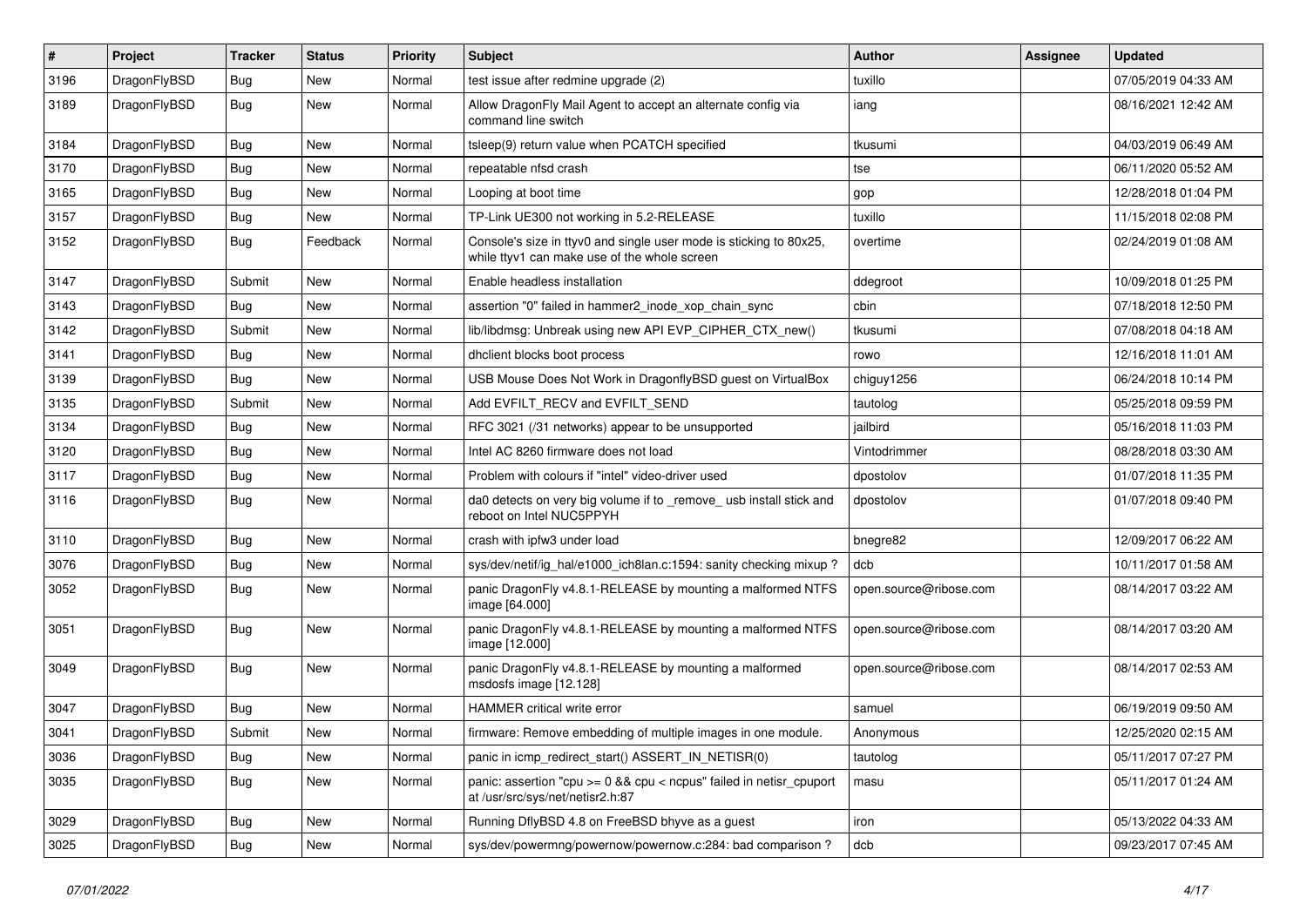| #    | Project      | <b>Tracker</b> | <b>Status</b> | <b>Priority</b> | Subject                                                                                                              | <b>Author</b>    | Assignee | <b>Updated</b>      |
|------|--------------|----------------|---------------|-----------------|----------------------------------------------------------------------------------------------------------------------|------------------|----------|---------------------|
| 3022 | DragonFlyBSD | Bug            | <b>New</b>    | Normal          | sys/dev/netif/ath/ath/if ath.c:2142: strange bitmask?                                                                | dcb              |          | 04/11/2017 11:49 AM |
| 3021 | DragonFlyBSD | <b>Bug</b>     | In Progress   | Normal          | sys/dev/drm/i915/i915_gem_stolen.c:115]: (error) Signed integer<br>overflow for expression '65535<<20'               | dcb              |          | 04/11/2017 12:46 PM |
| 3018 | DragonFlyBSD | Bug            | New           | Normal          | sys/bus/u4b/wlan/if_run.c:5464]: (style) Redundant condition                                                         | dcb              |          | 04/11/2017 11:26 AM |
| 3011 | DragonFlyBSD | Bug            | In Progress   | Normal          | dragonfly/sys/dev/netif/re/re.c: suspicious code?                                                                    | dcb              |          | 07/29/2017 01:26 AM |
| 3006 | DragonFlyBSD | <b>Bug</b>     | New           | Normal          | boot0cfg: panic in kern_udev.c in function _udev_dict_set_cstr when<br>installing in VirtualBox                      | MichiGreat       |          | 04/01/2017 02:22 PM |
| 2994 | DragonFlyBSD | Bug            | New           | Normal          | Intermittent boot hangs after git: hammer - HAMMER Version 7                                                         | davshao          |          | 03/30/2017 02:06 PM |
| 2972 | DragonFlyBSD | <b>Bug</b>     | New           | Normal          | ipfw3 "deny to me" does not work correctly                                                                           | mneumann         |          | 12/27/2016 12:11 PM |
| 2970 | DragonFlyBSD | <b>Bug</b>     | New           | Normal          | kernel 4.7: "Is -l" causes panic on UDF filesystem: "bgetvp -<br>overlapping buffer"                                 | peeter           |          | 12/21/2016 02:46 AM |
| 2958 | DragonFlyBSD | <b>Bug</b>     | Feedback      | Normal          | Hammer FS dies during pruning after massive write load                                                               | neilb            |          | 10/11/2016 04:20 AM |
| 2957 | DragonFlyBSD | <b>Bug</b>     | Feedback      | Normal          | swapoff -a followed by swapon -a doesn't give your swap back                                                         | neilb            |          | 10/09/2016 04:17 AM |
| 2936 | DragonFlyBSD | <b>Bug</b>     | <b>New</b>    | Normal          | loader.efi crashes while loading kernel                                                                              | spaceille        |          | 08/20/2016 06:17 AM |
| 2933 | DragonFlyBSD | Submit         | New           | Normal          | Remove unix domain socket support from cat(1)                                                                        | sevan            |          | 08/01/2016 08:10 PM |
| 2924 | DragonFlyBSD | Bug            | <b>New</b>    | Normal          | cat -v fails to tag characters in extended table with M- prefix with<br>some locales                                 | sevan            |          | 07/11/2016 07:18 AM |
| 2921 | DragonFlyBSD | Submit         | New           | Normal          | Allow moused to accept userland mouse events                                                                         | tautolog         |          | 05/11/2021 04:08 AM |
| 2917 | DragonFlyBSD | Bug            | New           | Normal          | da8: reading primary partition table: error accessing offset<br>000000000000 for 512                                 | liweitianux      |          | 05/11/2021 08:43 PM |
| 2898 | DragonFlyBSD | <b>Bug</b>     | New           | Normal          | <b>HAMMER</b> panic                                                                                                  | pavalos          |          | 11/03/2018 07:05 AM |
| 2892 | DragonFlyBSD | <b>Bug</b>     | New           | Normal          | swap pager:indefinite wait bufferf error                                                                             | lhmwzy           |          | 02/21/2016 10:32 PM |
| 2891 | DragonFlyBSD | <b>Bug</b>     | New           | Normal          | Kernel panic in IEEE802.11 related code                                                                              | shamaz           |          | 05/29/2016 05:49 PM |
| 2890 | DragonFlyBSD | <b>Bug</b>     | New           | Normal          | not able to boot usb installer on Toshiba Chromebook 2                                                               | johnnywhishbone  |          | 02/22/2016 03:42 AM |
| 2886 | DragonFlyBSD | <b>Bug</b>     | New           | Normal          | dragonfly mail agent: sending a testmail causes high system load                                                     | worf             |          | 02/05/2016 05:53 AM |
| 2881 | DragonFlyBSD | <b>Bug</b>     | <b>New</b>    | Normal          | Pulseaudio hangs/resets system when starting X11                                                                     | mneumann         |          | 01/09/2016 03:08 AM |
| 2874 | DragonFlyBSD | <b>Bug</b>     | New           | Normal          | make world DESTDIR=/emptydir fails                                                                                   | pascii           |          | 12/25/2015 07:04 AM |
| 2863 | DragonFlyBSD | <b>Bug</b>     | New           | Normal          | HAMMER synch tid is zero                                                                                             | shamaz           |          | 12/12/2015 11:24 PM |
| 2857 | DragonFlyBSD | <b>Bug</b>     | New           | Normal          | hammer stalls via bitcoin-qt                                                                                         | tkusumi          |          | 11/30/2015 06:52 AM |
| 2852 | DragonFlyBSD | <b>Bug</b>     | New           | Normal          | Hammer File System - hangs on undo during system boot / mount -<br>will not recover on DragonFlyBSD newer than 3.6.0 | abale            |          | 05/11/2021 04:07 AM |
| 2840 | DragonFlyBSD | Bug            | <b>New</b>    | Normal          | wrong voltage is reported                                                                                            | yellowrabbit2010 |          | 09/11/2015 06:09 PM |
| 2835 | DragonFlyBSD | <b>Bug</b>     | New           | Normal          | /usr/include/c++/5.0/bits/c++locale.h likes<br>POSIX C SOURCE>=200809                                                | davshao          |          | 11/18/2015 03:40 AM |
| 2820 | DragonFlyBSD | <b>Bug</b>     | New           | Normal          | TP-Link USB Wi-Fi adapter cannot be reattached to the system                                                         | shamaz           |          | 05/22/2015 09:45 PM |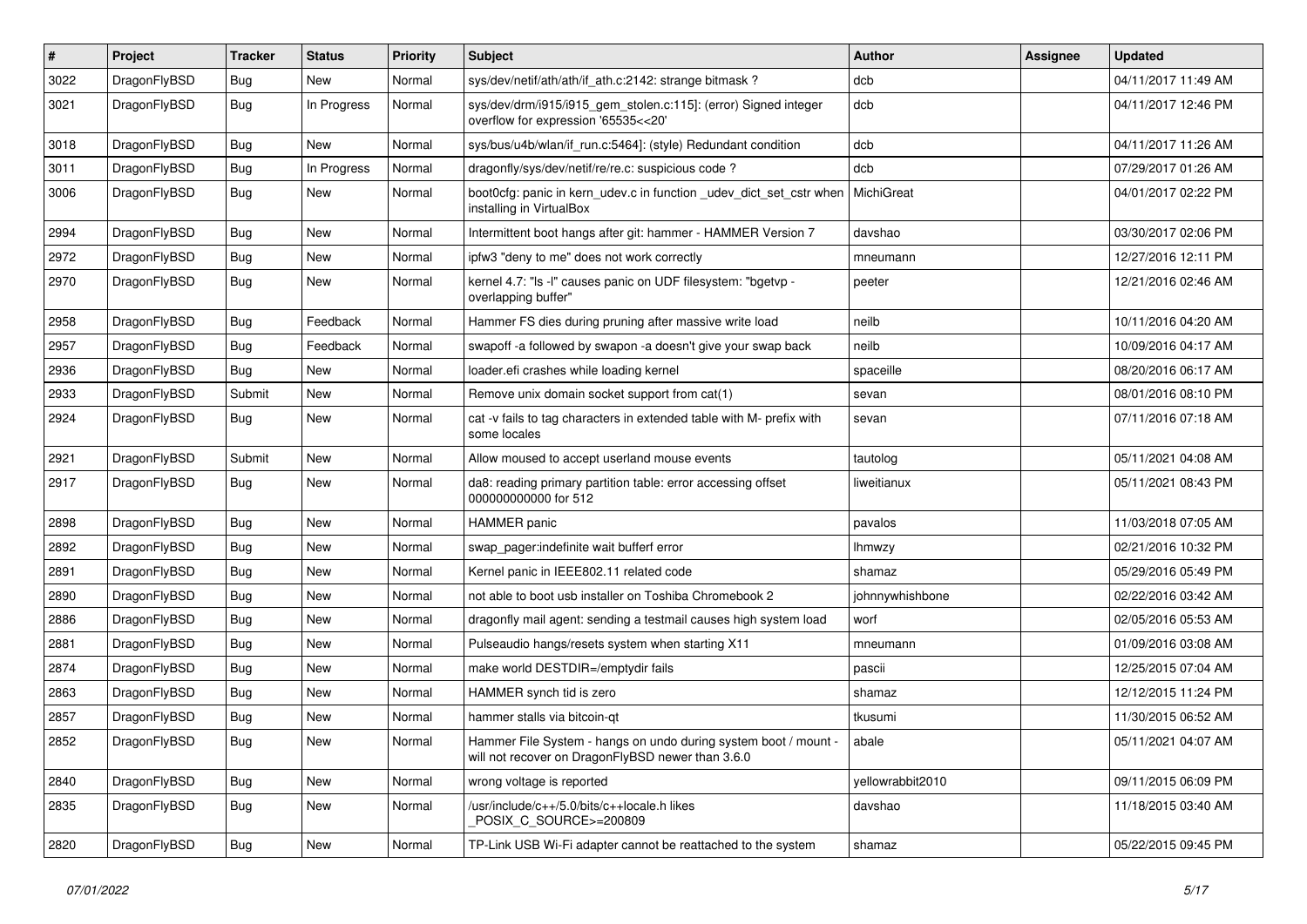| $\pmb{\#}$ | Project      | <b>Tracker</b> | <b>Status</b> | <b>Priority</b> | Subject                                                                                          | Author      | Assignee | <b>Updated</b>      |
|------------|--------------|----------------|---------------|-----------------|--------------------------------------------------------------------------------------------------|-------------|----------|---------------------|
| 2816       | DragonFlyBSD | Bug            | <b>New</b>    | Normal          | A multitasking process being debugged can get stuck                                              | phma        |          | 05/19/2015 03:57 AM |
| 2812       | DragonFlyBSD | Bug            | <b>New</b>    | Normal          | Panic on Intel DE3815TYKHE                                                                       | tmorp       |          | 05/14/2015 03:14 PM |
| 2809       | DragonFlyBSD | <b>Bug</b>     | <b>New</b>    | Normal          | hammer mirror-stream                                                                             | masu        |          | 04/10/2015 12:33 AM |
| 2808       | DragonFlyBSD | <b>Bug</b>     | New           | Normal          | X freeze by switching between X and VT - results in black screen                                 | lukesky333  |          | 05/11/2021 03:55 AM |
| 2806       | DragonFlyBSD | <b>Bug</b>     | <b>New</b>    | Normal          | failed to configure a link-local address on ath0 (errno = 22)                                    | Chingyuan   |          | 05/25/2021 01:00 AM |
| 2803       | DragonFlyBSD | <b>Bug</b>     | New           | Normal          | HAMMER: Warning: UNDO area too small!                                                            | ftigeot     |          | 03/11/2015 03:42 PM |
| 2802       | DragonFlyBSD | Bug            | <b>New</b>    | Normal          | USB Wifi urtwn0 crash from cd boot                                                               | opvalues    |          | 03/10/2015 01:07 AM |
| 2799       | DragonFlyBSD | Bug            | <b>New</b>    | Normal          | Fatal trap 12 caused by moused(8) -p/dev/cual0                                                   | opvalues    |          | 03/04/2015 11:01 PM |
| 2788       | DragonFlyBSD | <b>Bug</b>     | <b>New</b>    | Normal          | ioctl GSLICEINFO: Not working for vnode slice                                                    | mneumann    |          | 02/12/2015 07:49 AM |
| 2738       | DragonFlyBSD | Bug            | <b>New</b>    | Normal          | Hammer: Strange behavior when trying to recover old version of<br>moved file                     | roland      |          | 11/20/2014 08:02 AM |
| 2731       | DragonFlyBSD | Bug            | In Progress   | Normal          | Screen full of random colors when starting Xorg with Intel Haswell<br>HD Graphics P4600          | jkatzmaier  |          | 11/12/2014 04:08 PM |
| 2712       | DragonFlyBSD | Bug            | <b>New</b>    | Normal          | connect(2) returns EINVAL when retrying after ECONNREFUSED                                       | jorisgio    |          | 08/14/2014 05:31 PM |
| 2708       | DragonFlyBSD | Bug            | <b>New</b>    | Normal          | unable to send TCP nor UDP on age(4) interface                                                   | dermiste    |          | 05/11/2021 03:54 AM |
| 2688       | DragonFlyBSD | Bug            | <b>New</b>    | Normal          | 67613368bdda7 Fix wrong checks for U4B presence Asrock Z77M<br>difficulty detecting USB keyboard | davshao     |          | 06/28/2014 07:08 PM |
| 2687       | DragonFlyBSD | Bug            | <b>New</b>    | Normal          | natacontrol software RAID in installer                                                           | csmelosky   |          | 06/22/2014 12:03 PM |
| 2674       | DragonFlyBSD | <b>Bug</b>     | <b>New</b>    | Normal          | <b>GPT Support</b>                                                                               | ftigeot     |          | 12/28/2015 02:54 PM |
| 2652       | DragonFlyBSD | Bug            | New           | Normal          | 189a0ff3761b47  ix: Implement MSI-X support locks up Lenovo<br>S10 Intel Atom n270               | davshao     |          | 05/14/2014 01:55 AM |
| 2647       | DragonFlyBSD | Bug            | <b>New</b>    | Normal          | HAMMER panic on 3.6.0                                                                            | tuxillo     |          | 05/11/2021 03:54 AM |
| 2645       | DragonFlyBSD | Bug            | <b>New</b>    | Normal          | panic with dsched fq and ioprio                                                                  | jyoung15    |          | 02/20/2014 07:29 AM |
| 2644       | DragonFlyBSD | Bug            | Feedback      | Normal          | 3.6.0-REL trap 9 on boot                                                                         | memmerto    |          | 11/27/2021 08:08 AM |
| 2641       | DragonFlyBSD | <b>Bug</b>     | <b>New</b>    | Normal          | Panic when loading natapci as module                                                             | tuxillo     |          | 05/11/2021 03:54 AM |
| 2630       | DragonFlyBSD | <b>Bug</b>     | <b>New</b>    | Normal          | Bring in latest iconv fixes from FreeBSD10 as well as csmapper<br>updates                        | tuxillo     |          | 05/11/2021 03:54 AM |
| 2629       | DragonFlyBSD | <b>Bug</b>     | <b>New</b>    | Normal          | Replace gcc44 with llvm34, clang34, and libc++                                                   | tuxillo     |          | 06/02/2014 02:30 PM |
| 2626       | DragonFlyBSD | Bug            | <b>New</b>    | Normal          | iwn driver drops with error: "firmware error 'iwn intr: fatal firmware<br>error"                 | rodyaj      |          | 01/09/2014 05:50 AM |
| 2622       | DragonFlyBSD | <b>Bug</b>     | <b>New</b>    | Normal          | VAIO FIT15E fn keys support                                                                      | nonsolosoft |          | 12/31/2013 01:31 AM |
| 2621       | DragonFlyBSD | <b>Bug</b>     | New           | Normal          | core dump using cdrom                                                                            | nonsolosoft |          | 12/27/2013 12:43 AM |
| 2620       | DragonFlyBSD | <b>Bug</b>     | New           | Normal          | moused problem                                                                                   | FilippoMo   |          | 12/20/2013 10:32 AM |
| 2619       | DragonFlyBSD | <b>Bug</b>     | New           | Normal          | DragonFly 3.6 can't be installed on a 6TB volume                                                 | ftigeot     |          | 02/23/2014 11:55 PM |
| 2618       | DragonFlyBSD | Bug            | New           | Normal          | mouse problem on RELEASE-3_6_0                                                                   | FilippoMo   |          | 12/20/2013 03:26 AM |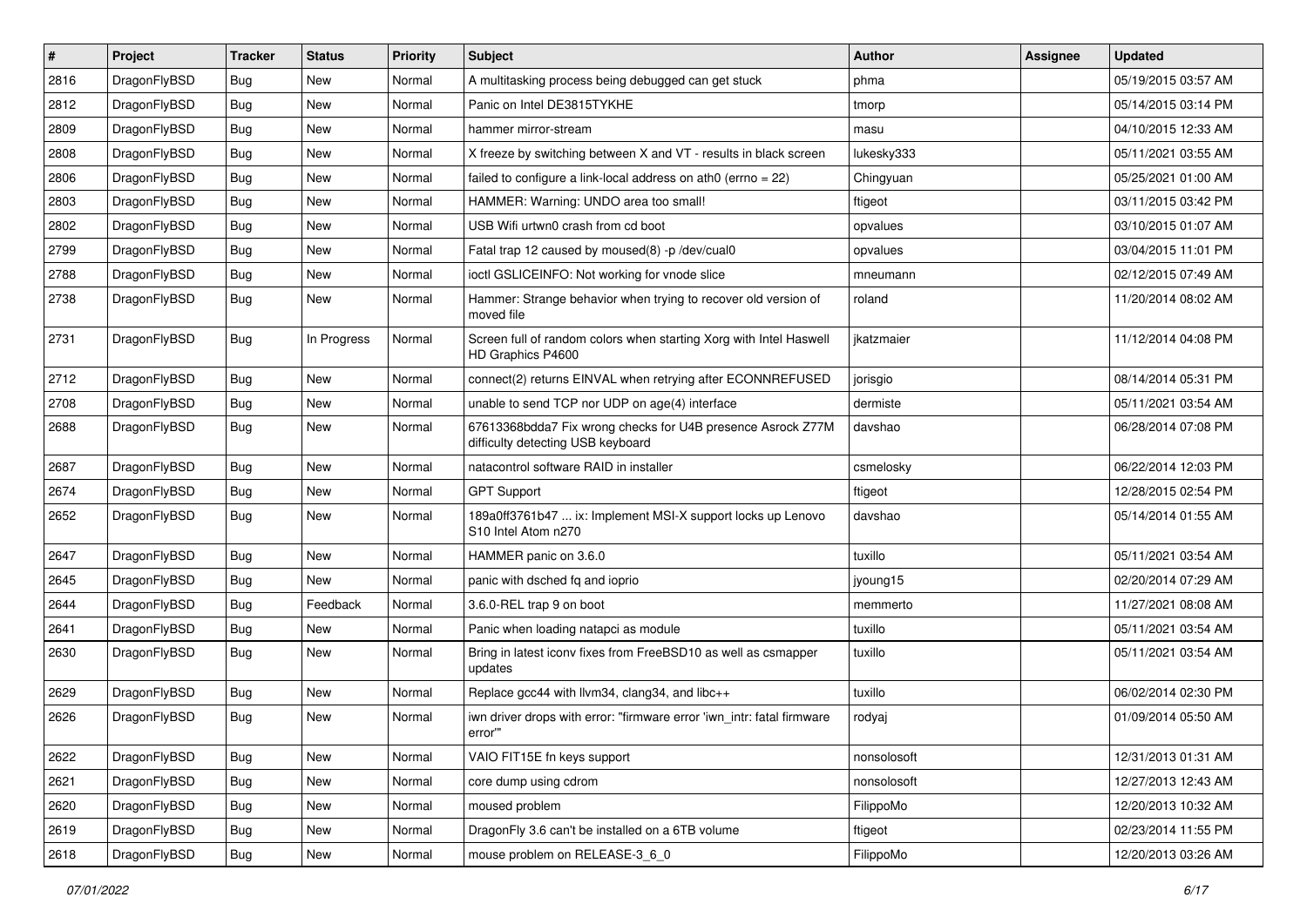| $\vert$ # | <b>Project</b> | <b>Tracker</b> | <b>Status</b> | <b>Priority</b> | <b>Subject</b>                                                                                                               | <b>Author</b>     | Assignee | <b>Updated</b>      |
|-----------|----------------|----------------|---------------|-----------------|------------------------------------------------------------------------------------------------------------------------------|-------------------|----------|---------------------|
| 2617      | DragonFlyBSD   | Bug            | Feedback      | Normal          | Possible issue with wireless mouse on 3.6 release                                                                            | FilippoMo         |          | 01/14/2015 03:42 PM |
| 2611      | DragonFlyBSD   | Bug            | <b>New</b>    | Normal          | Change in IP address results in network not working                                                                          | phma              |          | 12/05/2013 07:55 PM |
| 2609      | DragonFlyBSD   | Bug            | New           | Normal          | master: panic: assertion<br>"LWKT_TOKEN_HELD_ANY(vm_object_token(object))" failed in<br>swp_pager_lookup                     | thomas.nikolajsen |          | 11/28/2013 11:36 AM |
| 2604      | DragonFlyBSD   | <b>Bug</b>     | <b>New</b>    | Normal          | dell laptop does not boot with LATEST                                                                                        | isenmann          |          | 11/20/2013 02:07 AM |
| 2598      | DragonFlyBSD   | Bug            | <b>New</b>    | Normal          | i386 via USB Booting                                                                                                         | mbzadegan         |          | 10/21/2013 02:28 AM |
| 2595      | DragonFlyBSD   | <b>Bug</b>     | <b>New</b>    | Normal          | DragonFly 3.4.3 crashes on SUN Blade X6250 with Qlogic ISP 2432<br>FC card                                                   | Turvamies         |          | 10/07/2013 11:53 AM |
| 2587      | DragonFlyBSD   | Bug            | <b>New</b>    | Normal          | SATA DVD writer not detected by DragonFly                                                                                    | srussell          |          | 09/04/2020 08:55 AM |
| 2586      | DragonFlyBSD   | <b>Bug</b>     | New           | Normal          | pf: "modulate" state seems problematic                                                                                       | srussell          |          | 09/25/2013 07:36 PM |
| 2569      | DragonFlyBSD   | Bug            | <b>New</b>    | Normal          | ctime NFS                                                                                                                    | ferney            |          | 08/11/2013 04:35 AM |
| 2568      | DragonFlyBSD   | Bug            | <b>New</b>    | Normal          | AHCI panic                                                                                                                   | josepht           |          | 06/07/2013 05:52 PM |
| 2565      | DragonFlyBSD   | <b>Bug</b>     | <b>New</b>    | Normal          | "ifconfig ix0 up" panic                                                                                                      | Itpig402a         |          | 06/03/2013 05:46 AM |
| 2557      | DragonFlyBSD   | <b>Bug</b>     | <b>New</b>    | Normal          | stock 3.4.1 kernel halts during booting if dm and dm_target_crypt<br>are loaded and RAID controller is present               | phma              |          | 05/12/2013 10:38 PM |
| 2556      | DragonFlyBSD   | <b>Bug</b>     | Feedback      | Normal          | DragonFly v3.5.0.81.gd3479 - Process signal weirdness                                                                        | tuxillo           |          | 12/17/2013 03:48 PM |
| 2544      | DragonFlyBSD   | <b>Bug</b>     | <b>New</b>    | Normal          | live DVD system boot (menu option 1) caused db> prompt on<br>PE1950                                                          | estrabd           |          | 05/11/2021 03:54 AM |
| 2535      | DragonFlyBSD   | <b>Bug</b>     | <b>New</b>    | Normal          | Imap processes apparentit blocked on disk I/O                                                                                | ftigeot           |          | 04/02/2013 09:31 AM |
| 2531      | DragonFlyBSD   | <b>Bug</b>     | <b>New</b>    | Normal          | camcontrol fails to disable APM                                                                                              | m.lombardi85      |          | 03/23/2013 12:28 PM |
| 2526      | DragonFlyBSD   | Bug            | <b>New</b>    | Normal          | hammer cleanup doesn't run on first day of DST                                                                               | pavalos           |          | 10/18/2016 05:28 PM |
| 2520      | DragonFlyBSD   | <b>Bug</b>     | <b>New</b>    | Normal          | panic: assertion "IS_SERIALIZED((ifp->if_serializer))" failed in<br>if default serialize assert at /usr/src/sys/net/if.c:437 | ano               |          | 03/09/2013 12:14 AM |
| 2509      | DragonFlyBSD   | Bug            | <b>New</b>    | Normal          | Redefinition of DIRBLKSIZ in restore(8)                                                                                      | swildner          |          | 06/04/2022 04:40 AM |
| 2498      | DragonFlyBSD   | <b>Bug</b>     | New           | Normal          | DFBSD v3.2.2-RELEASE - LIST_FIRST(&bp->b_dep) == NULL"<br>failed in vfs vmio release                                         | tuxillo           |          | 05/31/2022 04:09 PM |
| 2493      | DragonFlyBSD   | Bug            | New           | Normal          | vidcontrol: invalid video mode name                                                                                          | Svarov            |          | 01/24/2013 09:55 AM |
| 2490      | DragonFlyBSD   | Bug            | New           | Normal          | nmalloc should color addresses to avoid cache bank conflictsw                                                                | vsrinivas         |          | 06/10/2014 05:51 AM |
| 2489      | DragonFlyBSD   | <b>Bug</b>     | New           | Normal          | nmalloc doesn't cache VA for allocations > 8KB                                                                               | vsrinivas         |          | 06/10/2014 05:51 AM |
| 2473      | DragonFlyBSD   | Bug            | New           | Normal          | Kernel crash when trying to up the wpi0 device (Dfly<br>v3.3.0.758.g47388-DEVELOPMENT)                                       | tomaz             |          | 02/24/2014 08:50 AM |
| 2459      | DragonFlyBSD   | <b>Bug</b>     | Feedback      | Normal          | apic problems with HP Probook 4510s                                                                                          | thowe             |          | 11/27/2021 08:22 AM |
| 2453      | DragonFlyBSD   | Bug            | New           | Normal          | panic: assertion "gd->gd spinlocks == $0$ " failed                                                                           | Johannes.Hofmann  |          | 11/12/2012 12:54 PM |
| 2444      | DragonFlyBSD   | Bug            | <b>New</b>    | Normal          | Crash during Hammer overnight cleanup                                                                                        | justin            |          | 11/04/2012 07:58 AM |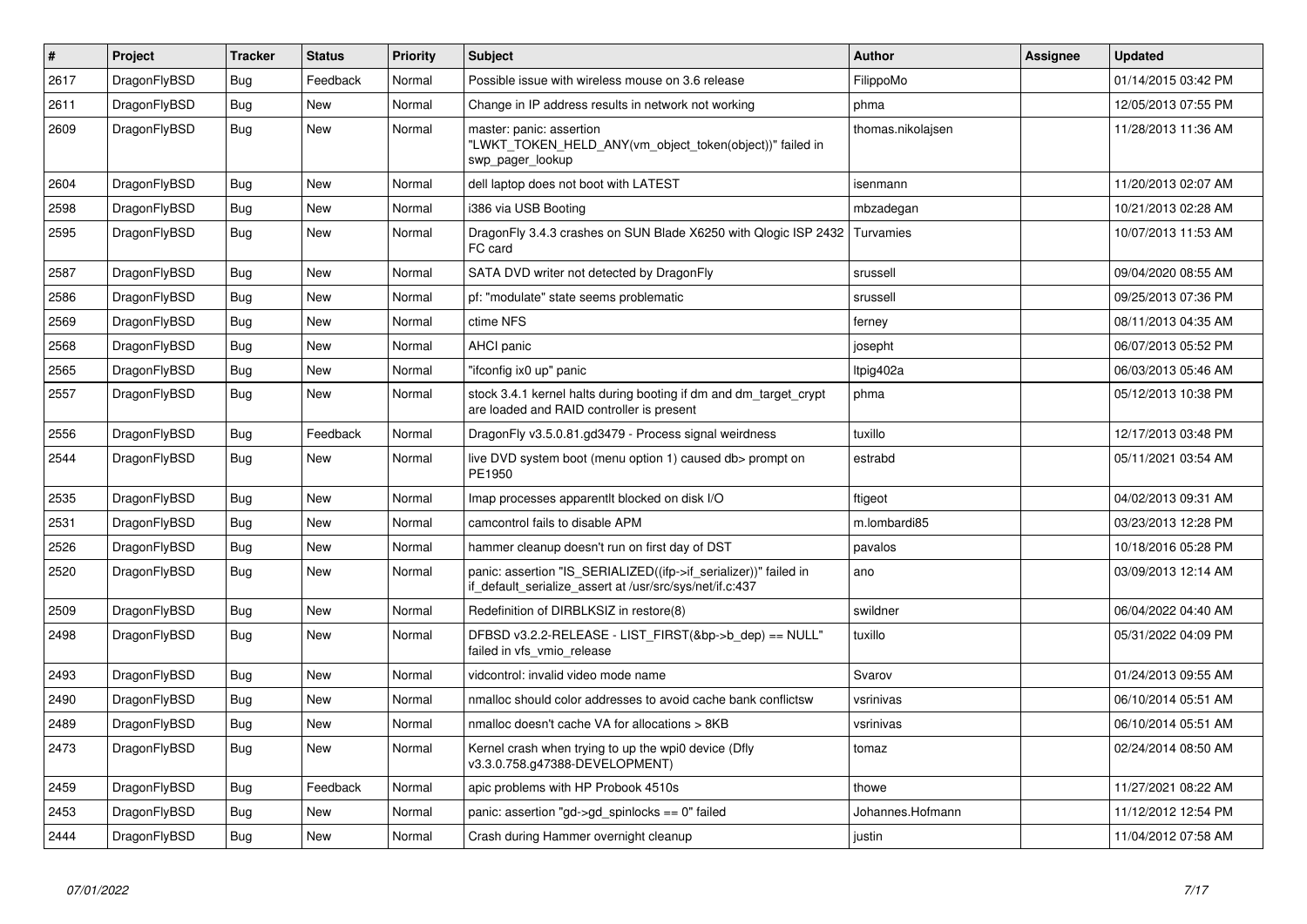| $\sharp$ | Project      | <b>Tracker</b> | <b>Status</b> | <b>Priority</b> | Subject                                                                                                    | <b>Author</b>     | <b>Assignee</b> | <b>Updated</b>      |
|----------|--------------|----------------|---------------|-----------------|------------------------------------------------------------------------------------------------------------|-------------------|-----------------|---------------------|
| 2436     | DragonFlyBSD | Bug            | New           | Normal          | panic: assertion "lp->lwp_qcpu == dd->cpuid" failed in<br>dfly_acquire_curproc                             | thomas.nikolajsen |                 | 01/23/2013 11:07 AM |
| 2434     | DragonFlyBSD | <b>Bug</b>     | New           | Normal          | BTX Halted - Boot fails on USB/GUI                                                                         | lucmv             |                 | 10/17/2012 08:12 PM |
| 2430     | DragonFlyBSD | <b>Bug</b>     | <b>New</b>    | Normal          | Alternate Password Hash method                                                                             | robin.carey1      |                 | 10/07/2012 06:28 AM |
| 2414     | DragonFlyBSD | <b>Bug</b>     | In Progress   | Normal          | Lenovo S10 acpi freeze (not new)                                                                           | davshao           |                 | 05/11/2021 04:13 AM |
| 2412     | DragonFlyBSD | <b>Bug</b>     | <b>New</b>    | Normal          | wlan0 fails to get address via dhclient                                                                    | nonsolosoft       |                 | 08/30/2012 05:55 AM |
| 2389     | DragonFlyBSD | <b>Bug</b>     | <b>New</b>    | Normal          | computer crashed while listing processes                                                                   | phma              |                 | 06/18/2012 02:49 PM |
| 2387     | DragonFlyBSD | <b>Bug</b>     | <b>New</b>    | Normal          | hammer ignores -t during dedup                                                                             | phma              |                 | 06/17/2012 12:30 PM |
| 2371     | DragonFlyBSD | <b>Bug</b>     | New           | Normal          | Timezone problem with America/Sao_Paulo                                                                    | raitech           |                 | 05/17/2012 01:42 PM |
| 2369     | DragonFlyBSD | <b>Bug</b>     | <b>New</b>    | Normal          | panic: Bad link elm 0xffffffe07edf6068 next->prev != elm                                                   | jaydg             |                 | 08/15/2012 03:04 AM |
| 2360     | DragonFlyBSD | <b>Bug</b>     | In Progress   | Normal          | Wishlist: virtio driver import                                                                             | vsrinivas         |                 | 06/04/2022 04:16 AM |
| 2351     | DragonFlyBSD | <b>Bug</b>     | In Progress   | Normal          | DFBSD v3.1.0.579.g44ccf - Stuck during startup, random freezes                                             | tuxillo           |                 | 04/24/2012 08:21 AM |
| 2345     | DragonFlyBSD | Bug            | In Progress   | Normal          | DFBSD v3.1.0.457.gd679f - NFS panic on diskless station                                                    | tuxillo           |                 | 04/07/2012 05:22 PM |
| 2331     | DragonFlyBSD | <b>Bug</b>     | New           | Normal          | reading mouse mode from unopen file descriptor hangs mouse<br>driver                                       | phma              |                 | 03/14/2012 09:43 AM |
| 2329     | DragonFlyBSD | <b>Bug</b>     | <b>New</b>    | Normal          | ibm x3550 & acpi                                                                                           | ano               |                 | 06/03/2014 11:37 AM |
| 2324     | DragonFlyBSD | <b>Bug</b>     | <b>New</b>    | Normal          | natacotrol support > 2TB not working even after the ftigeot patch                                          | zenny             |                 | 03/03/2012 01:00 AM |
| 2319     | DragonFlyBSD | <b>Bug</b>     | <b>New</b>    | Normal          | crypt/passwd forward compat                                                                                | c.turner1         |                 | 02/28/2012 12:39 PM |
| 2316     | DragonFlyBSD | <b>Bug</b>     | New           | Normal          | Ungraceful invalid password handling for adding a new user in the<br>installer                             | rune              |                 | 04/27/2012 11:23 PM |
| 2311     | DragonFlyBSD | <b>Bug</b>     | <b>New</b>    | Normal          | Xorg crash having something to do with drm                                                                 | phma              |                 | 02/22/2012 09:59 AM |
| 2308     | DragonFlyBSD | <b>Bug</b>     | New           | Normal          | System freeze when unloading snd_hda                                                                       | jaydg             |                 | 02/19/2012 07:15 AM |
| 2306     | DragonFlyBSD | <b>Bug</b>     | <b>New</b>    | Normal          | a crash starts the kernel debugger in text mode, but just reboots in X                                     | phma              |                 | 02/11/2012 08:02 PM |
| 2297     | DragonFlyBSD | <b>Bug</b>     | New           | Normal          | strange NFS (client) error messages / problems                                                             | Anonymous         |                 | 02/19/2012 02:59 PM |
| 2292     | DragonFlyBSD | <b>Bug</b>     | New           | Normal          | re interface with jumbo frames (mtu larger than 1500) hangs after<br>some traffic                          | Anonymous         |                 | 01/31/2012 12:11 AM |
| 2288     | DragonFlyBSD | Bug            | Feedback      | Normal          | Random IO performance loss introduced since January 1st                                                    | lentferj          |                 | 01/23/2013 04:21 PM |
| 2287     | DragonFlyBSD | <b>Bug</b>     | New           | Normal          | HAMMER(ROOT) Illegal UNDO TAIL signature at<br>300000001967c000                                            | y0n3t4n1          |                 | 11/07/2018 01:22 AM |
| 2283     | DragonFlyBSD | <b>Bug</b>     | New           | Normal          | DFBSD DragonFly v2.13.0.957.g4f459 - pmap_release: page<br>should already be gone 0xc27120bc               | tuxillo           |                 | 01/23/2012 03:03 AM |
| 2282     | DragonFlyBSD | Bug            | In Progress   | Normal          | gdb segfaults with certain corefiles                                                                       | tuxillo           |                 | 01/18/2012 04:40 PM |
| 2254     | DragonFlyBSD | <b>Bug</b>     | New           | Normal          | panic: assertion "ref < &td->td_toks_end" failed in lwkt_gettoken at<br>/usr/src/sys/kern/lwkt_token.c:588 | eocallaghan       |                 | 12/05/2011 10:21 PM |
| 2250     | DragonFlyBSD | <b>Bug</b>     | New           | Normal          | Kernel panic                                                                                               | adamk             |                 | 11/23/2018 01:10 AM |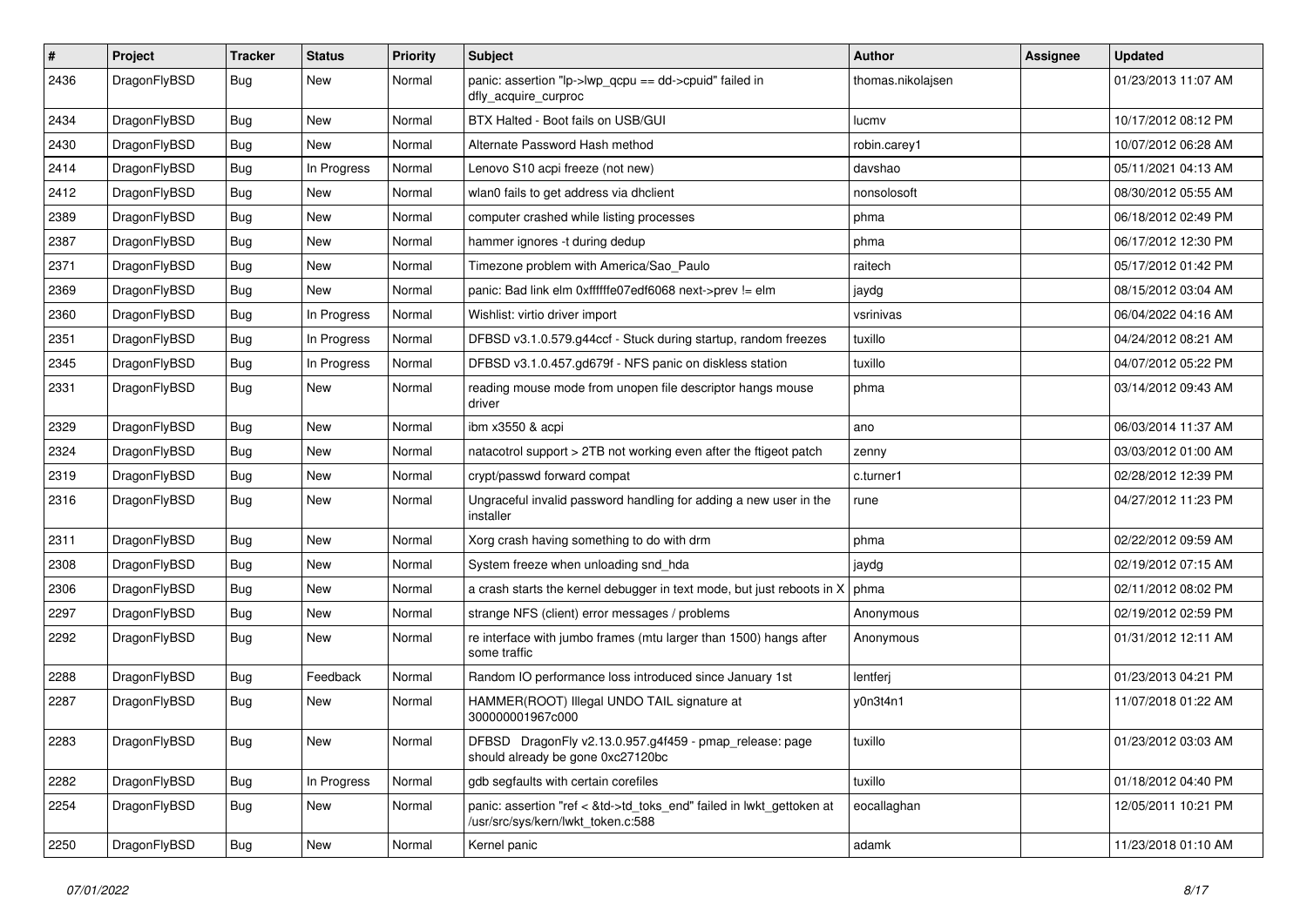| $\sharp$ | Project      | <b>Tracker</b> | <b>Status</b> | <b>Priority</b> | Subject                                                                                                    | <b>Author</b> | <b>Assignee</b> | <b>Updated</b>      |
|----------|--------------|----------------|---------------|-----------------|------------------------------------------------------------------------------------------------------------|---------------|-----------------|---------------------|
| 2248     | DragonFlyBSD | <b>Bug</b>     | <b>New</b>    | Normal          | sysctl panic                                                                                               | pavalos       |                 | 11/23/2011 06:23 PM |
| 2245     | DragonFlyBSD | <b>Bug</b>     | <b>New</b>    | Normal          | panic: assertion "ref < &td->td_toks_end" failed in lwkt_gettoken at<br>/usr/src/sys/kern/lwkt token.c:588 | juanfra684    |                 | 11/22/2011 07:41 PM |
| 2224     | DragonFlyBSD | <b>Bug</b>     | New           | Normal          | v2.13.0.291.gaa7ec - Panic on fq while installing world                                                    | tuxillo       |                 | 11/18/2011 01:40 AM |
| 2210     | DragonFlyBSD | <b>Bug</b>     | New           | Normal          | Bugtracker cannot assign default project for new users                                                     | ahuete.devel  |                 | 11/17/2011 11:30 AM |
| 2199     | DragonFlyBSD | <b>Bug</b>     | New           | Normal          | screen segfaults if utmpx isn't present                                                                    | pavalos       |                 | 11/15/2011 10:52 PM |
| 2182     | DragonFlyBSD | <b>Bug</b>     | <b>New</b>    | Normal          | if msk PHY FIFO underrun/overflow                                                                          | nonsolosoft   |                 | 09/03/2012 06:39 AM |
| 2171     | DragonFlyBSD | <b>Bug</b>     | <b>New</b>    | Normal          | DFBSD v2.13.0.151.gdc8442 - panic: assertion "(*ptep &<br>$(PG_MANAGED PG_V)) == PG_V"$                    | tuxillo       |                 | 11/04/2011 05:06 PM |
| 2167     | DragonFlyBSD | <b>Bug</b>     | <b>New</b>    | Normal          | shutdown/reboot fails after uptime msg                                                                     | marino        |                 | 11/28/2011 03:01 AM |
| 2166     | DragonFlyBSD | <b>Bug</b>     | New           | Normal          | DFBSD v2.13.0.109.g05b9d - Strange lockups                                                                 | tuxillo       |                 | 10/29/2011 11:20 AM |
| 2164     | DragonFlyBSD | <b>Bug</b>     | New           | Normal          | panic on reboot from usb.                                                                                  | eocallaghan   |                 | 10/27/2011 09:29 AM |
| 2161     | DragonFlyBSD | Bug            | New           | Normal          | Outdated xorg.conf file gets installed into etc and screws up mouse                                        | eocallaghan   |                 | 10/27/2011 01:51 PM |
| 2158     | DragonFlyBSD | Bug            | New           | Normal          | iwn panics with assertion on boot.                                                                         | eocallaghan   |                 | 10/24/2011 04:13 PM |
| 2154     | DragonFlyBSD | Bug            | <b>New</b>    | Normal          | vkernel copyout() doesn't return EFAULT on error                                                           | vsrinivas     |                 | 10/20/2011 03:53 AM |
| 2153     | DragonFlyBSD | Bug            | New           | Normal          | Too many unuseful warnings at boot                                                                         | juanfra684    |                 | 10/18/2011 10:16 PM |
| 2138     | DragonFlyBSD | Bug            | New           | Normal          | > 100% CPU usage                                                                                           | robin.carey1  |                 | 09/26/2011 12:20 PM |
| 2136     | DragonFlyBSD | Bug            | <b>New</b>    | Normal          | socketpair() doesn't free file descriptors on copyout failure                                              | vsrinivas     |                 | 04/05/2013 09:13 AM |
| 2129     | DragonFlyBSD | Bug            | <b>New</b>    | Normal          | DFBSD v2.11.0.661.gf9438 i386 - panic: lockmgr thrd_sleep                                                  | tuxillo       |                 | 09/05/2011 09:49 AM |
| 2125     | DragonFlyBSD | Bug            | <b>New</b>    | Normal          | Weird garbage in dmesg                                                                                     | herrgard      |                 | 08/30/2011 08:04 PM |
| 2124     | DragonFlyBSD | Bug            | New           | Normal          | getty repeating too quickly on port /dev/ttyv0                                                             | sgeorge.ml    |                 | 09/01/2011 04:28 AM |
| 2123     | DragonFlyBSD | Bug            | New           | Normal          | hammer is losing files                                                                                     | schmir        |                 | 08/30/2011 07:56 PM |
| 2122     | DragonFlyBSD | Submit         | New           | Normal          | [Review] Fixes to the VFS layer                                                                            | ftigeot       |                 | 05/31/2022 03:25 PM |
| 2115     | DragonFlyBSD | Bug            | New           | Normal          | [msk] system freeze after receive some paquet                                                              | bsdsx         |                 | 08/22/2011 10:22 AM |
| 2107     | DragonFlyBSD | Bug            | <b>New</b>    | Normal          | 2.10.1 sata dvd drive issue                                                                                | ausppc        |                 | 07/31/2011 08:41 PM |
| 2104     | DragonFlyBSD | Bug            | New           | Normal          | network configuration seg. fault on install CD                                                             | navratil      |                 | 07/26/2011 07:55 AM |
| 2099     | DragonFlyBSD | Bug            | New           | Normal          | page fault panic in vm system                                                                              | pavalos       |                 | 07/10/2011 08:51 AM |
| 2098     | DragonFlyBSD | Submit         | <b>New</b>    | Normal          | [PATCH] correct ath man page example<br>(/usr/src/share/man/man4/ath.4)                                    | nobody        |                 | 11/15/2011 12:27 AM |
| 2094     | DragonFlyBSD | Bug            | New           | Normal          | Segfault when gdb printing backtrace from core dump                                                        | greenrd       |                 | 06/25/2011 04:14 PM |
| 2090     | DragonFlyBSD | <b>Bug</b>     | Feedback      | Normal          | snd_hda does not support headphone automute                                                                | justin        |                 | 03/29/2012 08:03 PM |
| 2085     | DragonFlyBSD | <b>Bug</b>     | New           | Normal          | panic: assertion: (m->flags & PG_MAPPED) == 0 in<br>vm_page_free_toq                                       | vsrinivas     |                 | 06/10/2011 07:48 AM |
| 2084     | DragonFlyBSD | <b>Bug</b>     | New           | Normal          | DFBSD v2.11.0.242.g4d317 - panic: zone: entry not free                                                     | tuxillo       |                 | 07/03/2012 01:23 AM |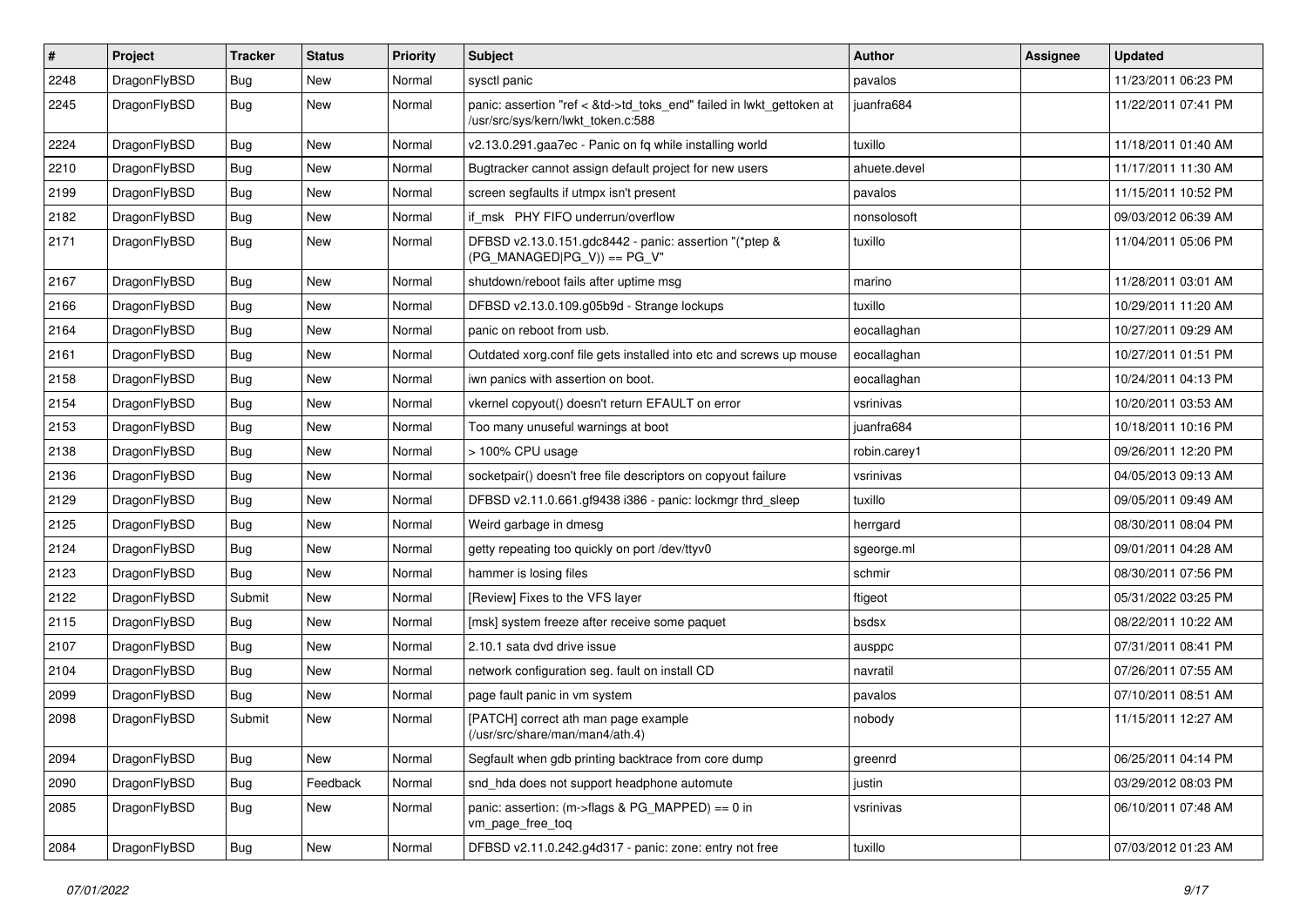| $\pmb{\#}$ | Project      | <b>Tracker</b> | <b>Status</b> | <b>Priority</b> | Subject                                                                        | <b>Author</b>      | <b>Assignee</b> | <b>Updated</b>      |
|------------|--------------|----------------|---------------|-----------------|--------------------------------------------------------------------------------|--------------------|-----------------|---------------------|
| 2082       | DragonFlyBSD | Bug            | New           | Normal          | dfbsd 2.10.1 amd64 - mc port build error with 'bmake bin-install'              | sun-doctor         |                 | 05/25/2011 07:18 PM |
| 2081       | DragonFlyBSD | Bug            | Feedback      | Normal          | Panic on device "detach" / "failure"                                           | vsrinivas          |                 | 02/29/2012 07:11 AM |
| 2080       | DragonFlyBSD | <b>Bug</b>     | New           | Normal          | panic: lockmgr thrd_sleep: called from interrupt, ipi, or hard code<br>section | rumcic             |                 | 05/30/2011 05:06 PM |
| 2078       | DragonFlyBSD | Bug            | <b>New</b>    | Normal          | DFBSD i386 v2.11.0.201.g3ed2f - Panic during installworld into a<br>vn0 device | tuxillo            |                 | 05/19/2011 07:50 PM |
| 2077       | DragonFlyBSD | Bug            | <b>New</b>    | Normal          | USB devices conflicting                                                        | srussell           |                 | 05/17/2011 05:12 PM |
| 2075       | DragonFlyBSD | Bug            | New           | Normal          | pflogd on x86 64                                                               | fanch              |                 | 05/16/2011 04:04 PM |
| 2072       | DragonFlyBSD | Bug            | <b>New</b>    | Normal          | Fatal trap 12: stopped at lwkt_send_ipiq3                                      | rumcic             |                 | 05/17/2011 04:12 AM |
| 2067       | DragonFlyBSD | Bug            | <b>New</b>    | Normal          | sound/pcm: "play interrupt timeout, channel dead"                              | matthiasr          |                 | 05/11/2021 03:55 AM |
| 2061       | DragonFlyBSD | Bug            | New           | Normal          | USB keyboard boot panic                                                        | sjg                |                 | 05/04/2012 12:20 AM |
| 2055       | DragonFlyBSD | Bug            | New           | Normal          | $ssh + IPV6 + bridge \Rightarrow$ connection freezes                           | steve              |                 | 04/24/2011 07:13 PM |
| 2052       | DragonFlyBSD | Bug            | New           | Normal          | Kernel panic: CPU APIC ID out of range                                         | Anonymous          |                 | 05/02/2011 11:06 AM |
| 2051       | DragonFlyBSD | <b>Bug</b>     | New           | Normal          | No ipv6 lan route entry created on 2.10                                        | ftigeot            |                 | 04/21/2011 10:37 AM |
| 2048       | DragonFlyBSD | Bug            | <b>New</b>    | Normal          | panic: ffs_sync: rofs mod                                                      | pavalos            |                 | 04/12/2011 05:45 AM |
| 2045       | DragonFlyBSD | Bug            | <b>New</b>    | Normal          | ral(4): Fatal trap 12: page fault while in kernel mode (two panics)            | herrgard           |                 | 11/03/2011 05:34 PM |
| 2042       | DragonFlyBSD | <b>Bug</b>     | New           | Normal          | kernel panic, when run boot0cfg                                                | sepherosa          |                 | 05/31/2022 03:01 PM |
| 2013       | DragonFlyBSD | Bug            | In Progress   | Normal          | oversized DMA request loop                                                     | josepht            |                 | 05/11/2021 04:06 AM |
| 2008       | DragonFlyBSD | <b>Bug</b>     | New           | Normal          | lwkt_setcpu_remote: td->td_flags 00800621 console flood                        | pavalos            |                 | 03/06/2011 09:37 PM |
| 2004       | DragonFlyBSD | Bug            | <b>New</b>    | Normal          | LWKT_WAIT_IPIQ panic                                                           | steve              |                 | 03/08/2011 05:46 PM |
| 1990       | DragonFlyBSD | Bug            | New           | Normal          | /mnt too large to mount                                                        | peur.neu           |                 | 02/16/2011 11:24 PM |
| 1984       | DragonFlyBSD | Bug            | New           | Normal          | hammer mount fails after crash - HAMMER: FIFO record bad head<br>signature     | thomas.nikolajsen  |                 | 03/08/2011 06:57 PM |
| 1975       | DragonFlyBSD | <b>Bug</b>     | <b>New</b>    | Normal          | Applications seg fault in select() and poll()                                  | rumcic             |                 | 05/31/2022 02:58 PM |
| 1961       | DragonFlyBSD | Bug            | <b>New</b>    | Normal          | Can't create dump from DDB                                                     | shamaz             |                 | 01/29/2011 09:02 PM |
| 1959       | DragonFlyBSD | <b>Bug</b>     | <b>New</b>    | Normal          | DFBSD v2.9.1.422.gc98f2 - Panic during boot - IPv6 and PF                      | tuxillo            |                 | 01/13/2011 03:37 AM |
| 1951       | DragonFlyBSD | <b>Bug</b>     | <b>New</b>    | Normal          | dma_timeouts at phyaddr on a good hdd                                          | peur.neu           |                 | 01/04/2011 07:12 AM |
| 1949       | DragonFlyBSD | <b>Bug</b>     | New           | Normal          | iwn panic                                                                      | pavalos            |                 | 01/30/2011 03:21 AM |
| 1944       | DragonFlyBSD | Bug            | New           | Normal          | panic: backing_object 0xdea7b258 was somehow re-referenced<br>during collapse! | sepherosa          |                 | 12/27/2010 02:06 AM |
| 1943       | DragonFlyBSD | Bug            | New           | Normal          | hammer assertion panic                                                         | peter              |                 | 12/27/2010 12:45 AM |
| 1942       | DragonFlyBSD | <b>Bug</b>     | New           | Normal          | locking against myself in getcacheblk()?                                       | qhwt.dfly          |                 | 05/31/2022 02:15 PM |
| 1941       | DragonFlyBSD | <b>Bug</b>     | New           | Normal          | wlan config crash                                                              | abandon.every.hope |                 | 12/24/2010 07:54 PM |
| 1939       | DragonFlyBSD | <b>Bug</b>     | New           | Normal          | Panic on nightly build and stress test box                                     | lentferj           |                 | 12/18/2010 08:41 AM |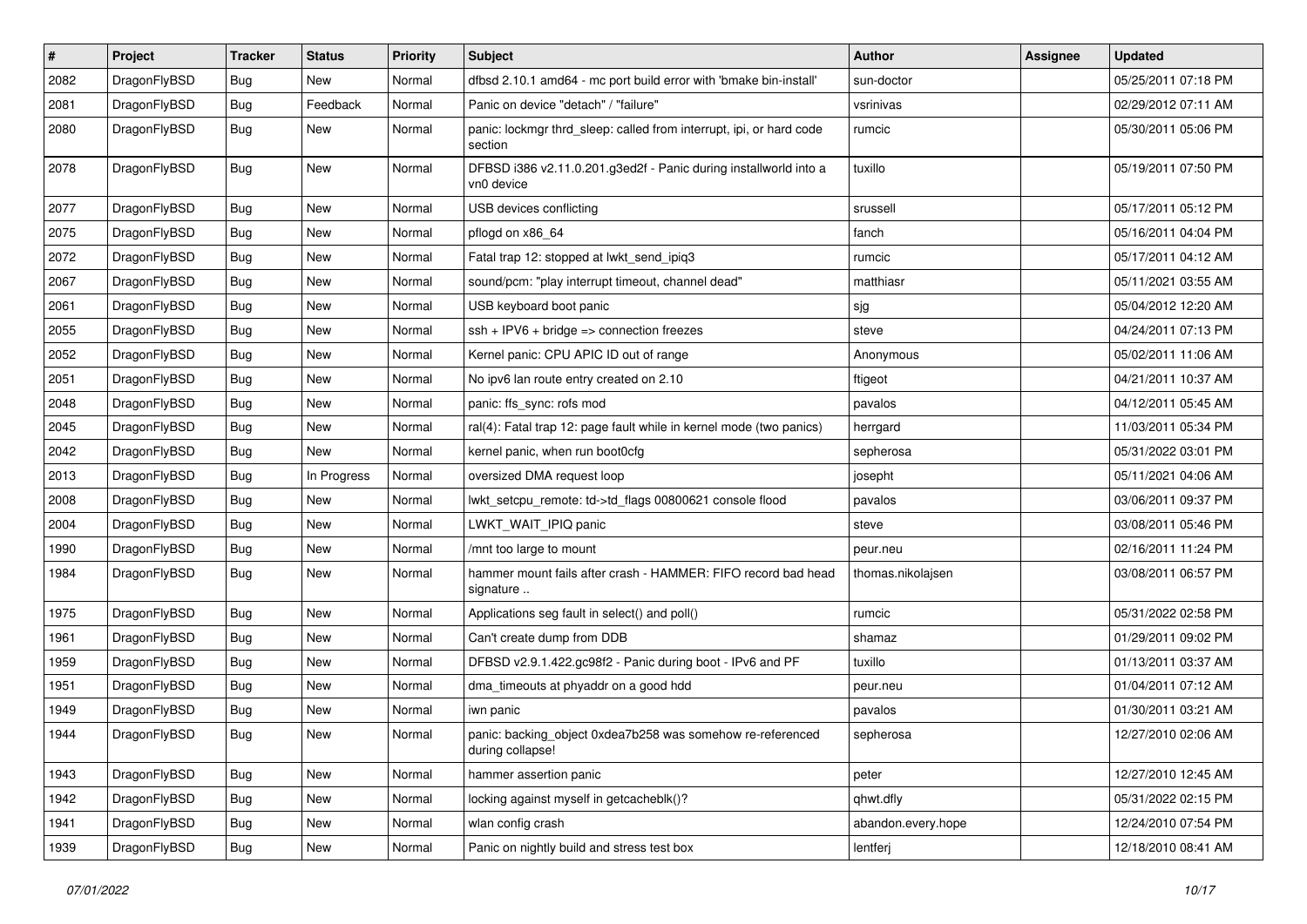| #    | Project      | <b>Tracker</b> | <b>Status</b> | <b>Priority</b> | <b>Subject</b>                                                                                                                                                                                    | <b>Author</b>    | <b>Assignee</b> | <b>Updated</b>      |
|------|--------------|----------------|---------------|-----------------|---------------------------------------------------------------------------------------------------------------------------------------------------------------------------------------------------|------------------|-----------------|---------------------|
| 1935 | DragonFlyBSD | Bug            | <b>New</b>    | Normal          | mouse does not work after switching between x and console                                                                                                                                         | shamaz           |                 | 12/13/2010 10:06 AM |
| 1923 | DragonFlyBSD | Bug            | <b>New</b>    | Normal          | Abysmal NFS performance with IPv6                                                                                                                                                                 | ftigeot          |                 | 12/05/2010 09:34 PM |
| 1917 | DragonFlyBSD | Bug            | New           | Normal          | panic: assertion: (RB_EMPTY(&ip->rec_tree) && (ip->flags &<br>HAMMER INODE XDIRTY) == 0)    (!RB EMPTY(&ip->rec tree)<br>&& (ip->flags & HAMMER_INODE_XDIRTY) != 0) in<br>hammer_flush_inode_done | qhwt.dfly        |                 | 11/24/2010 03:23 AM |
| 1916 | DragonFlyBSD | Bug            | <b>New</b>    | Normal          | Constant crashes on x86_64 with UFS                                                                                                                                                               | lentferj         |                 | 11/21/2010 07:40 PM |
| 1913 | DragonFlyBSD | Bug            | New           | Normal          | panic: assertion: ip->flush_state != HAMMER_FST_FLUSH in<br>hammer_flush_inode_core                                                                                                               | swildner         |                 | 11/20/2010 05:27 PM |
| 1907 | DragonFlyBSD | <b>Bug</b>     | <b>New</b>    | Normal          | Hammer crash in hammer_flusher_flush()                                                                                                                                                            | swildner         |                 | 11/11/2010 05:07 AM |
| 1899 | DragonFlyBSD | <b>Bug</b>     | <b>New</b>    | Normal          | Keyboard doesn't work                                                                                                                                                                             | fransm           |                 | 05/15/2022 03:32 PM |
| 1884 | DragonFlyBSD | Bug            | New           | Normal          | System completely freezes while listening music (devbuf: malloc<br>limit exceeded)                                                                                                                | shamaz           |                 | 01/24/2011 05:00 PM |
| 1877 | DragonFlyBSD | <b>Bug</b>     | <b>New</b>    | Normal          | Freeze during 1st hammer cleanup after new install                                                                                                                                                | elekktretterr    |                 | 05/15/2022 11:43 AM |
| 1874 | DragonFlyBSD | Bug            | <b>New</b>    | Normal          | mpd listening on all IPs, accepting only on one                                                                                                                                                   | rumcic           |                 | 05/08/2011 01:01 PM |
| 1873 | DragonFlyBSD | <b>Bug</b>     | <b>New</b>    | Normal          | Panic upon usb mouse detach and reattaching                                                                                                                                                       | rumcic           |                 | 02/01/2011 09:53 AM |
| 1867 | DragonFlyBSD | Bug            | <b>New</b>    | Normal          | it(4) motherboard and fan problems                                                                                                                                                                | tuxillo          |                 | 07/08/2011 10:48 AM |
| 1861 | DragonFlyBSD | Bug            | New           | Normal          | panic via kprintf (lockmgr called in a hard section)                                                                                                                                              | vsrinivas        |                 | 10/11/2010 12:56 AM |
| 1860 | DragonFlyBSD | <b>Bug</b>     | Feedback      | Normal          | Panic while creating UFS fs on vn(4) for initrd                                                                                                                                                   | matthias         |                 | 02/29/2012 07:16 AM |
| 1850 | DragonFlyBSD | Bug            | <b>New</b>    | Normal          | volume-add on hammer root fs panic                                                                                                                                                                | Johannes.Hofmann |                 | 04/18/2019 04:27 AM |
| 1836 | DragonFlyBSD | Bug            | <b>New</b>    | Normal          | Incorrect TCP checksum show up in tcpdump                                                                                                                                                         | robgar1          |                 | 05/15/2022 11:22 AM |
| 1826 | DragonFlyBSD | <b>Bug</b>     | New           | Normal          | panic during boot: assertion so->so_port  in tcp_input                                                                                                                                            | ftigeot          |                 | 05/15/2022 11:05 AM |
| 1824 | DragonFlyBSD | Bug            | Feedback      | Normal          | kernel panic, x86, 2.7.3.859.ge5104                                                                                                                                                               | akirchhoff135014 |                 | 03/10/2013 07:49 AM |
| 1818 | DragonFlyBSD | <b>Bug</b>     | <b>New</b>    | Normal          | panic: Bad tailq NEXT (kqueue issue ?)                                                                                                                                                            | ftigeot          |                 | 05/15/2022 11:40 AM |
| 1786 | DragonFlyBSD | Bug            | <b>New</b>    | Normal          | Calling NULL function pointer initiates panic loop                                                                                                                                                | sjg              |                 | 10/11/2010 05:28 PM |
| 1774 | DragonFlyBSD | Bug            | <b>New</b>    | Normal          | New IP header cleanup branch available for testing                                                                                                                                                | dillon           |                 | 05/15/2022 10:59 AM |
| 1749 | DragonFlyBSD | <b>Bug</b>     | In Progress   | Normal          | HAMMER fsstress panic in hammer_flush_inode_core<br>'ip->flush_state != HAMMER_FST_FLUSH'                                                                                                         | vsrinivas        |                 | 05/11/2021 04:06 AM |
| 1745 | DragonFlyBSD | <b>Bug</b>     | Feedback      | Normal          | kmalloc panic                                                                                                                                                                                     | josepht          |                 | 05/11/2021 04:05 AM |
| 1744 | DragonFlyBSD | Bug            | In Progress   | Normal          | HAMMER fsstress panic in hammer setup child callback                                                                                                                                              | vsrinivas        |                 | 05/11/2021 04:05 AM |
| 1727 | DragonFlyBSD | Bug            | Feedback      | Normal          | CD boot panic (2.6.1) (usb?)                                                                                                                                                                      | kiril            |                 | 05/15/2022 05:10 AM |
| 1718 | DragonFlyBSD | <b>Bug</b>     | Feedback      | Normal          | IDE disk drive not detected by x86_64 2.6.1 Live CD                                                                                                                                               | bcox             |                 | 11/27/2021 08:25 AM |
| 1717 | DragonFlyBSD | Bug            | Feedback      | Normal          | HAMMER panic in hammer_cursor_down()                                                                                                                                                              | josepht1         |                 | 05/11/2021 04:05 AM |
| 1695 | DragonFlyBSD | <b>Bug</b>     | New           | Normal          | NFS-related system breakdown                                                                                                                                                                      | Anonymous        |                 | 04/10/2014 12:35 AM |
| 1672 | DragonFlyBSD | Bug            | Feedback      | Normal          | panic (trap 12) around btree_search() in 2.4.1-RELEASE                                                                                                                                            | floid            |                 | 01/19/2015 03:36 AM |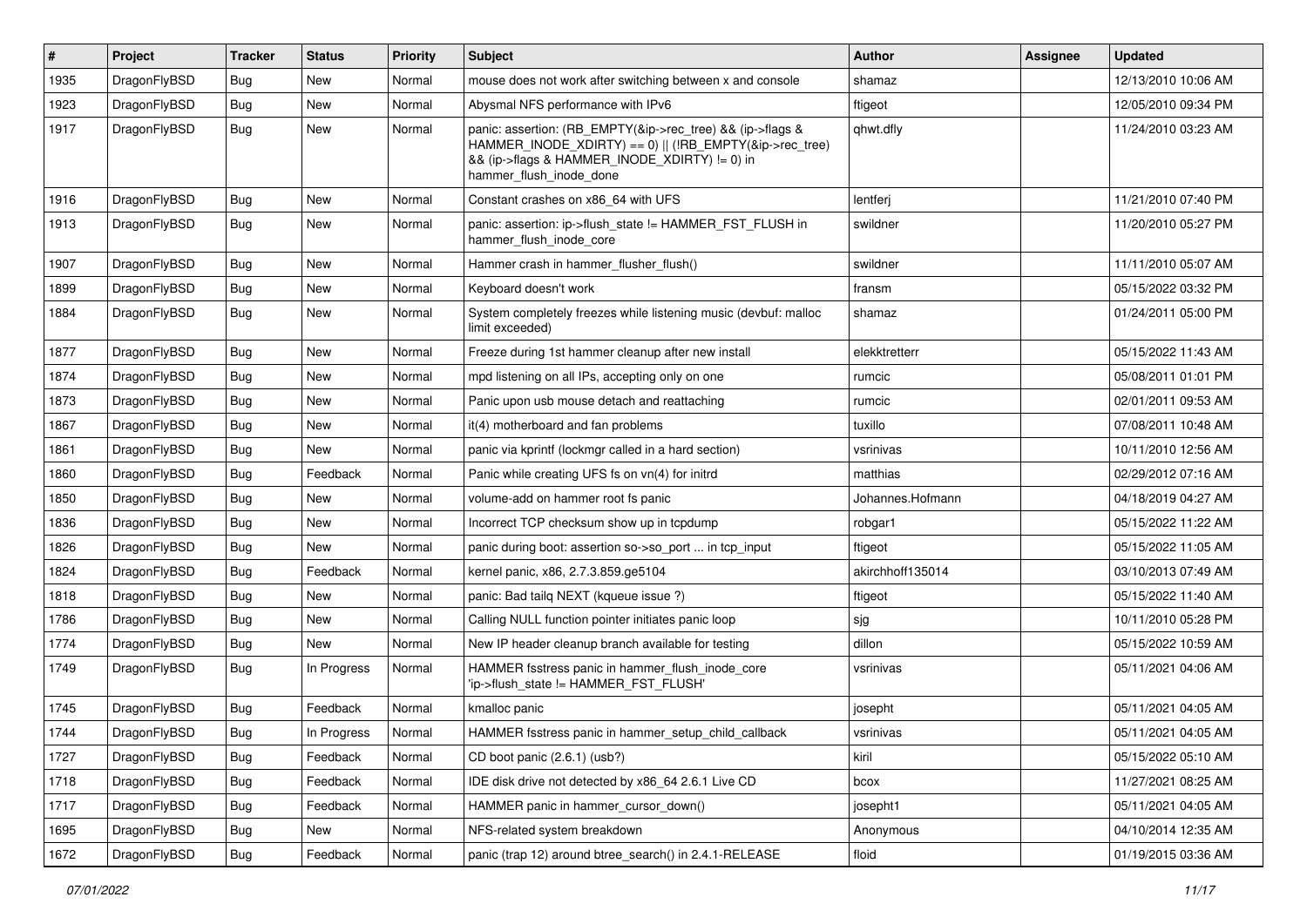| $\vert$ # | Project      | <b>Tracker</b> | <b>Status</b> | <b>Priority</b> | <b>Subject</b>                                                                                                                                            | <b>Author</b> | Assignee | <b>Updated</b>      |
|-----------|--------------|----------------|---------------|-----------------|-----------------------------------------------------------------------------------------------------------------------------------------------------------|---------------|----------|---------------------|
| 1669      | DragonFlyBSD | <b>Bug</b>     | In Progress   | Normal          | Drive wont open using button                                                                                                                              | elekktretterr |          | 02/29/2012 12:05 PM |
| 1668      | DragonFlyBSD | <b>Bug</b>     | Feedback      | Normal          | Power button not working                                                                                                                                  | elekktretterr |          | 03/10/2013 06:22 AM |
| 1661      | DragonFlyBSD | <b>Bug</b>     | In Progress   | Normal          | panic on password entry mount smb filesystem                                                                                                              | vsrinivas     |          | 11/27/2021 08:29 AM |
| 1634      | DragonFlyBSD | Bug            | New           | Normal          | panic: spin lock: 0xe4ad1320, indefinitive wait!                                                                                                          | elekktretterr |          | 01/19/2015 03:21 AM |
| 1618      | DragonFlyBSD | <b>Bug</b>     | Feedback      | Normal          | collision for 'struct pmap' when using RPC and <sys user.h=""></sys>                                                                                      | carenas       |          | 05/11/2021 04:05 AM |
| 1613      | DragonFlyBSD | <b>Bug</b>     | Feedback      | Normal          | USB Keyboard not working on master                                                                                                                        | elekktretterr |          | 05/11/2021 04:05 AM |
| 1594      | DragonFlyBSD | <b>Bug</b>     | <b>New</b>    | Normal          | Kernel panic during boot from Live CD on Dell E6400                                                                                                       | bodie         |          | 05/11/2021 03:54 AM |
| 1592      | DragonFlyBSD | Bug            | Feedback      | Normal          | AcpiOSUnmapMemory: Warning, deallocation did not track<br>allocation.                                                                                     | eocallaghan   |          | 06/02/2014 07:45 AM |
| 1591      | DragonFlyBSD | Bug            | Feedback      | Normal          | Lenovo X301 hangs with AHCI Driver CMD TIMEOUT<br>STS=d0 <bsy></bsy>                                                                                      | eocallaghan   |          | 05/11/2021 04:05 AM |
| 1580      | DragonFlyBSD | <b>Bug</b>     | Feedback      | Normal          | Panic (Fatal trap 12: page fault while in kernel mode) while playing<br>with pf and netif names                                                           | rumcic        |          | 12/21/2018 01:21 AM |
| 1577      | DragonFlyBSD | <b>Bug</b>     | Feedback      | Normal          | panic: assertion: leaf->base.obj_id == ip->obj_id in<br>hammer_ip_delete_range                                                                            | qhwt+dfly     |          | 05/11/2021 04:01 AM |
| 1563      | DragonFlyBSD | <b>Bug</b>     | Feedback      | Normal          | reset(1) doesn't reset terminal to the defaults                                                                                                           | hasso         |          | 03/10/2013 04:17 AM |
| 1560      | DragonFlyBSD | <b>Bug</b>     | Feedback      | Normal          | Unable to modify partition table on ThinkPad T61p during install                                                                                          | rehsack       |          | 01/15/2015 08:57 AM |
| 1559      | DragonFlyBSD | <b>Bug</b>     | <b>New</b>    | Normal          | kernel trap                                                                                                                                               | phma          |          | 11/27/2021 08:43 AM |
| 1525      | DragonFlyBSD | <b>Bug</b>     | <b>New</b>    | Normal          | boehm-gc problems                                                                                                                                         | hasso         |          | 10/13/2012 07:13 PM |
| 1521      | DragonFlyBSD | <b>Bug</b>     | Feedback      | Normal          | amd64 2.4 livecd won't mount root at boot                                                                                                                 | bolapara      |          | 01/28/2018 03:45 AM |
| 1502      | DragonFlyBSD | <b>Bug</b>     | In Progress   | Normal          | Lock while deleting files from nohistory HAMMER directories                                                                                               | hasso         |          | 03/10/2013 04:28 AM |
| 1489      | DragonFlyBSD | <b>Bug</b>     | Feedback      | Normal          | panic: ufs dirbad: bad dir                                                                                                                                | rumcic        |          | 03/10/2013 04:34 AM |
| 1486      | DragonFlyBSD | Bug            | Feedback      | Normal          | Interrupt storm related to SATA DVD device                                                                                                                | hasso         |          | 05/11/2021 04:01 AM |
| 1481      | DragonFlyBSD | Bug            | Feedback      | Normal          | panic: assertion: kva_p(buf) in soopt_from_kbuf (after ipfw pipe<br>show, 2.2.1-R)                                                                        | combiner      |          | 05/11/2021 04:01 AM |
| 1463      | DragonFlyBSD | Bug            | New           | Normal          | Mountroot before drives are initialized                                                                                                                   | elekktretterr |          | 12/07/2010 01:30 PM |
| 1456      | DragonFlyBSD | <b>Bug</b>     | Feedback      | Normal          | Microsoft wireless desktop problems                                                                                                                       | elekktretterr |          | 01/15/2015 08:34 AM |
| 1454      | DragonFlyBSD | <b>Bug</b>     | Feedback      | Normal          | Unable to boot from external USB DVD drive                                                                                                                | elekktretterr |          | 05/11/2021 04:01 AM |
| 1448      | DragonFlyBSD | <b>Bug</b>     | Feedback      | Normal          | panic: assertion: _tp->tt_msg->tt_cpuid == mycpuid in<br>tcp_callout_active tcp_output tcp_usr_send netmsg_pru_send<br>netmsg_service tcpmsg_service_loop | dillon        |          | 05/11/2021 04:00 AM |
| 1429      | DragonFlyBSD | <b>Bug</b>     | Feedback      | Normal          | vkernel bug - "mfree: m->m_nextpkt != NULL"                                                                                                               | dillon        |          | 05/11/2021 04:00 AM |
| 1398      | DragonFlyBSD | Submit         | In Progress   | Normal          | hdestroy(3) restricts hash key to point to malloc'ed space                                                                                                | Anonymous     |          | 08/20/2021 04:06 PM |
| 1387      | DragonFlyBSD | <b>Bug</b>     | Feedback      | Normal          | zero-size malloc and ps: kvm_getprocs: Bad address                                                                                                        | qhwt+dfly     |          | 05/11/2021 04:00 AM |
| 1368      | DragonFlyBSD | <b>Bug</b>     | In Progress   | Normal          | suspend signal race?                                                                                                                                      | qhwt+dfly     |          | 05/11/2021 03:51 AM |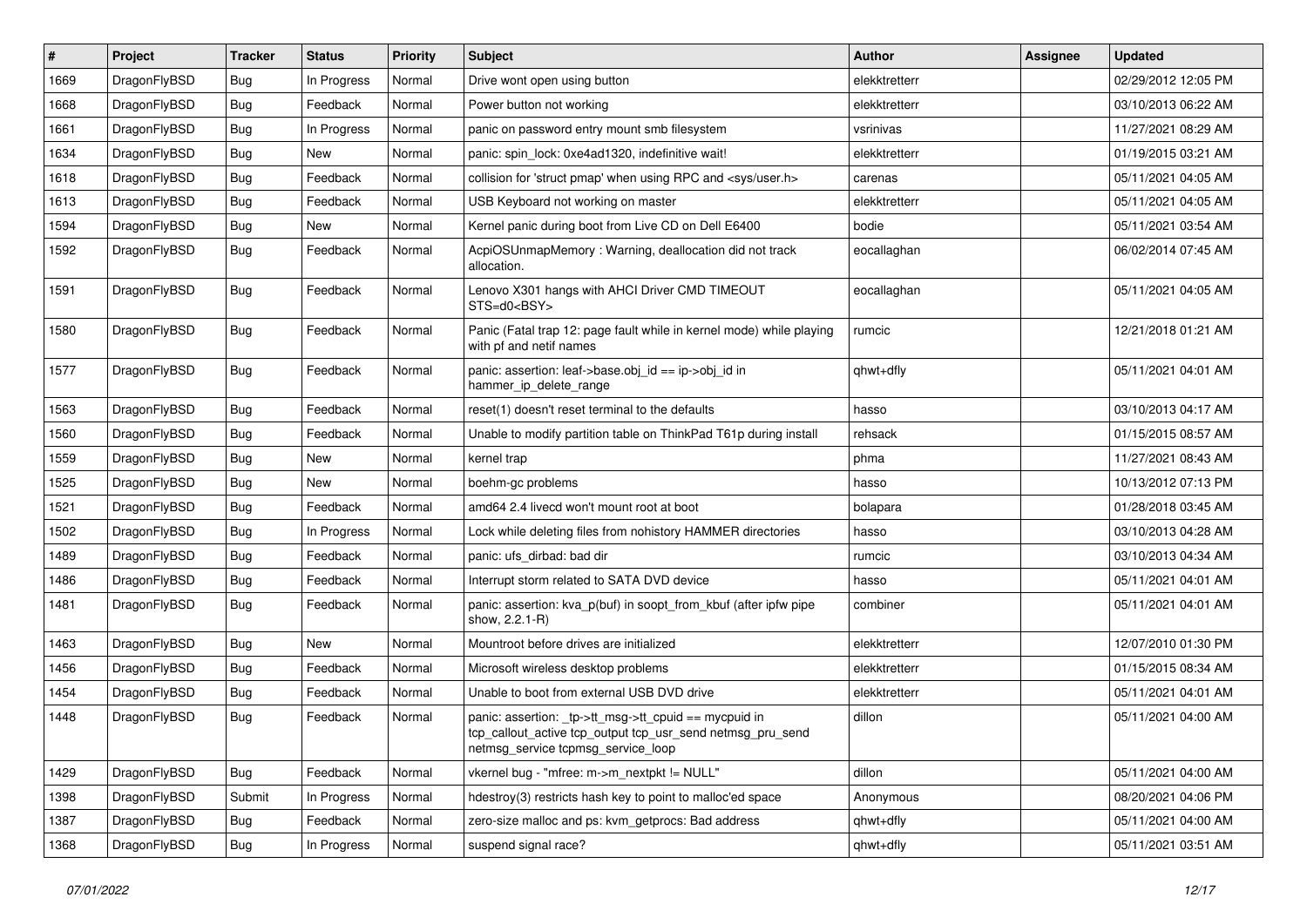| $\sharp$ | Project      | <b>Tracker</b> | <b>Status</b> | <b>Priority</b> | Subject                                                                      | <b>Author</b>  | Assignee | <b>Updated</b>      |
|----------|--------------|----------------|---------------|-----------------|------------------------------------------------------------------------------|----------------|----------|---------------------|
| 1336     | DragonFlyBSD | <b>Bug</b>     | In Progress   | Normal          | Still looking for reports of missed directory entries w/ HAMMER              | dillon         |          | 05/11/2021 04:00 AM |
| 1332     | DragonFlyBSD | <b>Bug</b>     | Feedback      | Normal          | DFBSD 2.2 - Booting usbcdrom/usbsticks on thinkpad hangs on<br>"BTX Halted"  | tuxillo        |          | 05/11/2021 04:00 AM |
| 1330     | DragonFlyBSD | <b>Bug</b>     | Feedback      | Normal          | Hammer, usb disk, SYNCHRONIZE CACHE failure                                  | josepht        |          | 06/02/2014 04:56 AM |
| 1307     | DragonFlyBSD | <b>Bug</b>     | In Progress   | Normal          | hammer tid -2 shows unexpected result                                        | corecode       |          | 10/18/2016 05:29 PM |
| 1282     | DragonFlyBSD | <b>Bug</b>     | Feedback      | Normal          | panic (trap 12) when booting SMP kernel on Atom 330 (dual core)              | tomaz.borstnar |          | 05/11/2021 04:00 AM |
| 1250     | DragonFlyBSD | <b>Bug</b>     | Feedback      | Normal          | Panic upon plugging an USB flash drive into the machine                      | rumcic         |          | 03/10/2013 05:17 AM |
| 1249     | DragonFlyBSD | <b>Bug</b>     | Feedback      | Normal          | panic: ffs vfree: freeing free inode                                         | rumcic         |          | 03/10/2013 05:13 AM |
| 1246     | DragonFlyBSD | <b>Bug</b>     | New           | Normal          | bad resolution (monitor desync) with livedvd                                 | Przem0l        |          | 02/18/2014 06:29 AM |
| 1218     | DragonFlyBSD | <b>Bug</b>     | In Progress   | Normal          | panic: assertion: error == 0 in hammer_start_transaction                     | rumcic         |          | 05/11/2021 04:00 AM |
| 1194     | DragonFlyBSD | <b>Bug</b>     | <b>New</b>    | Normal          | SCSI errors while trying to copy photos from my camera                       | elekktretterr  |          | 01/14/2015 04:39 PM |
| 1193     | DragonFlyBSD | <b>Bug</b>     | New           | Normal          | kernel doesn't recognize cdrom drive                                         | nonsolosoft    |          | 01/25/2014 09:11 PM |
| 1192     | DragonFlyBSD | Submit         | <b>New</b>    | Normal          | KKASSERTs in sys/kern/uipc_{msg,socket}.c are too strict                     | rumcic         |          | 05/11/2021 04:07 AM |
| 1181     | DragonFlyBSD | <b>Bug</b>     | In Progress   | Normal          | ACX111 panic                                                                 | elekktretterr  |          | 05/11/2021 04:00 AM |
| 1144     | DragonFlyBSD | <b>Bug</b>     | Feedback      | Normal          | Incorrect clock under KVM                                                    | msylvan        |          | 03/09/2013 01:17 PM |
| 1101     | DragonFlyBSD | <b>Bug</b>     | Feedback      | Normal          | ohci related panic                                                           | polachok       |          | 05/11/2021 04:00 AM |
| 989      | DragonFlyBSD | <b>Bug</b>     | <b>New</b>    | Normal          | installer/fdisk trouble with wrapped values                                  | Discodestrover |          | 02/18/2014 06:27 AM |
| 979      | DragonFlyBSD | <b>Bug</b>     | Feedback      | Normal          | Failure-prone USB mass storage (SB600? msdosfs? CAM?)                        | floid          |          | 01/15/2015 08:38 AM |
| 846      | DragonFlyBSD | <b>Bug</b>     | Feedback      | Normal          | USB bugs:usb mouse can't used!                                               | frankning      |          | 01/15/2015 08:36 AM |
| 806      | DragonFlyBSD | <b>Bug</b>     | Feedback      | Normal          | boot error on MacBook                                                        | tralamazza     |          | 06/04/2022 05:28 AM |
| 604      | DragonFlyBSD | <b>Bug</b>     | In Progress   | Normal          | 1.8.1-RELEASE - clock runs fast on mainboard ASUS P5A-B                      | yeti           |          | 05/11/2021 03:55 AM |
| 570      | DragonFlyBSD | <b>Bug</b>     | Feedback      | Normal          | 1.8.x: ACPI problems                                                         | qhwt+dfly      |          | 06/02/2014 03:45 AM |
| 331      | DragonFlyBSD | <b>Bug</b>     | In Progress   | Normal          | ftpsesame (aka Bridging S01E03)                                              | bastyaelvtars  |          | 03/09/2013 12:28 PM |
| 243      | DragonFlyBSD | <b>Bug</b>     | Feedback      | Normal          | weird behavior in the shell                                                  | swildner       |          | 05/31/2022 02:51 PM |
| 2353     | DragonFlyBSD | <b>Bug</b>     | In Progress   | Normal          | panic: assertion "gd->gd_spinlocks_wr == 0" failed in<br>bsd4 schedulerclock | jaydg          | alexh    | 11/28/2012 01:57 AM |
| 2100     | DragonFlyBSD | <b>Bug</b>     | Feedback      | Normal          | devfs related panic                                                          | sepherosa      | alexh    | 07/10/2011 02:29 PM |
| 1430     | DragonFlyBSD | <b>Bug</b>     | New           | Normal          | Buggy w(1)?                                                                  | hasso          | alexh    | 11/24/2010 08:09 AM |
| 3154     | DragonFlyBSD | Submit         | New           | Normal          | Update serial handling in bootloader                                         | ddegroot       | dillon   | 11/06/2018 11:21 PM |
| 2819     | DragonFlyBSD | <b>Bug</b>     | In Progress   | Normal          | Random micro system freezes after a week of uptime                           | ftigeot        | dillon   | 08/16/2015 08:46 PM |
| 2092     | DragonFlyBSD | <b>Bug</b>     | New           | Normal          | Panic: Bad link elm 0x next->prev != elm                                     | masterblaster  | dillon   | 12/04/2011 12:49 PM |
| 2037     | DragonFlyBSD | <b>Bug</b>     | Feedback      | Normal          | Panic Bad link elm while building packages                                   | ftigeot        | dillon   | 04/21/2011 07:20 AM |
| 1411     | DragonFlyBSD | <b>Bug</b>     | Feedback      | Normal          | Burning doesn't work with ahci(4)                                            | hasso          | dillon   | 05/11/2021 04:00 AM |
| 3031     | DragonFlyBSD | Submit         | In Progress   | Normal          | Update drm/radeon to Linux 4.7.10 as much as possible                        | davshao        | ftigeot  | 08/19/2021 12:33 PM |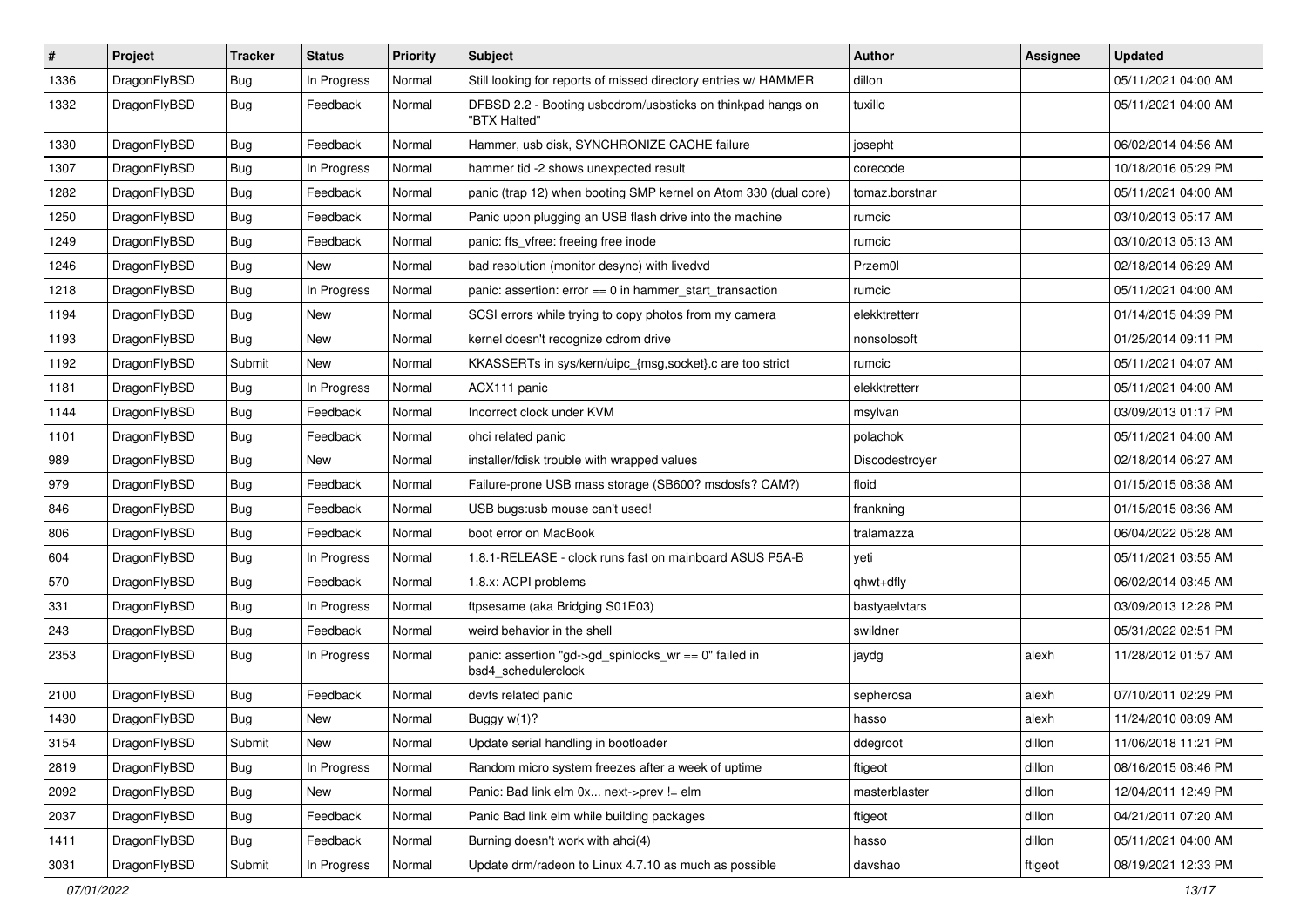| ∦    | Project      | <b>Tracker</b> | <b>Status</b> | <b>Priority</b> | Subject                                                                                                                                                  | <b>Author</b>    | <b>Assignee</b> | <b>Updated</b>      |
|------|--------------|----------------|---------------|-----------------|----------------------------------------------------------------------------------------------------------------------------------------------------------|------------------|-----------------|---------------------|
| 1593 | DragonFlyBSD | <b>Bug</b>     | Feedback      | Normal          | panic: assertion: ccb == ap->ap_err_ccb in ahci_put_err_ccb                                                                                              | ftigeot          | ftigeot         | 05/15/2022 05:09 AM |
| 1964 | DragonFlyBSD | <b>Bug</b>     | New           | Normal          | iwn (panic assertion : wlan assert serialized)                                                                                                           | sjmm.ptr         | josepht         | 02/01/2011 12:57 PM |
| 1946 | DragonFlyBSD | <b>Bug</b>     | New           | Normal          | ieee80211 panic                                                                                                                                          | pavalos          | josepht         | 01/27/2011 06:00 PM |
| 1969 | DragonFlyBSD | <b>Bug</b>     | New           | Normal          | pf-related network problem                                                                                                                               | pavalos          | lentferj        | 02/01/2011 06:57 PM |
| 2549 | DragonFlyBSD | <b>Bug</b>     | In Progress   | Normal          | netgraph7: Kernel page fault.                                                                                                                            | russiane39       | nant            | 05/10/2013 11:20 PM |
| 2822 | DragonFlyBSD | <b>Bug</b>     | New           | Normal          | USB 3.0 stick throws "reading primary partition table: error<br>accessing offset 000[] for 152" error, while the stick works on any<br>other OS I tested | revuwa           | profmakx        | 06/29/2015 05:56 AM |
| 2746 | DragonFlyBSD | <b>Bug</b>     | New           | Normal          | some fraction of xterms started from the xmonad window manager<br>get killed with SIGALRM                                                                | isenmann         | profmakx        | 12/28/2014 02:51 AM |
| 168  | DragonFlyBSD | <b>Bug</b>     | In Progress   | Normal          | Livelocked limit engaged while trying to setup IPW wireless                                                                                              | mschacht         | sepherosa       | 05/11/2021 04:05 AM |
| 1769 | DragonFlyBSD | <b>Bug</b>     | New           | Normal          | panic: assertion: _tp->tt_msg->tt_cpuid == mycpuid in<br>tcp callout active                                                                              | pavalos          | sjg             | 05/15/2022 11:07 AM |
| 1302 | DragonFlyBSD | <b>Bug</b>     | In Progress   | Normal          | Checkpoint regression?                                                                                                                                   | sjg              | sjg             | 07/10/2013 05:22 PM |
| 2585 | DragonFlyBSD | Bug            | New           | Normal          | Dfly 3.4.3 on ESXi 5.1, HP Smart Array P410 passthrough<br>recognised, but not functioning                                                               | yggdrasil        | swildner        | 05/09/2022 08:14 AM |
| 2265 | DragonFlyBSD | <b>Bug</b>     | New           | Normal          | mbsrtowcs does not properly handle invalid mbstate t in ps                                                                                               | c.turner1        | swildner        | 01/10/2012 07:56 PM |
| 341  | DragonFlyBSD | <b>Bug</b>     | <b>New</b>    | Normal          | Vinum erroneously repors devices as busy                                                                                                                 | corecode         | swildner        | 01/21/2012 04:50 AM |
| 3318 | DragonFlyBSD | <b>Bug</b>     | In Progress   | Normal          | Segmenation fault when a process resumed with checkpt exits                                                                                              | zabolekar        | tuxillo         | 06/18/2022 08:24 AM |
| 3314 | DragonFlyBSD | <b>Bug</b>     | New           | Normal          | Bring virtio console(4) from FreeBSD                                                                                                                     | tuxillo          | tuxillo         | 05/29/2022 08:24 AM |
| 3295 | DragonFlyBSD | Bug            | In Progress   | Normal          | Adapt devel/libvirt for nvmm                                                                                                                             | tuxillo          | tuxillo         | 11/03/2021 04:56 PM |
| 3160 | DragonFlyBSD | Submit         | In Progress   | Normal          | State the implementation difference in pkill/pgrep manual                                                                                                | sevan            | tuxillo         | 06/03/2022 05:15 PM |
| 3145 | DragonFlyBSD | Submit         | In Progress   | Normal          | Update libelf to FreeBSD 12 current and build as base library usable<br>by ports                                                                         | davshao          | tuxillo         | 08/20/2021 03:58 PM |
| 3028 | DragonFlyBSD | Bug            | In Progress   | Normal          | installer: confusion of set/get disk encryption passphrase dialogs                                                                                       | liweitianux      | tuxillo         | 06/03/2022 05:13 PM |
| 2717 | DragonFlyBSD | Submit         | Feedback      | Normal          | Out of range numeric handling                                                                                                                            | dclink           | tuxillo         | 05/11/2021 04:08 AM |
| 2496 | DragonFlyBSD | Bug            | <b>New</b>    | Normal          | NTFS malloc limit exceeded                                                                                                                               | plasmob          | tuxillo         | 02/19/2013 08:47 AM |
| 2438 | DragonFlyBSD | Submit         | Feedback      | Normal          | <b>TRIM</b> fixes                                                                                                                                        | Anonymous        | tuxillo         | 05/11/2021 03:45 AM |
| 2416 | DragonFlyBSD | <b>Bug</b>     | <b>New</b>    | Normal          | ".' entry can be removed on mounted nfs filesystem                                                                                                       | ftigeot          | tuxillo         | 06/03/2014 04:40 AM |
| 2358 | DragonFlyBSD | <b>Bug</b>     | In Progress   | Normal          | DFBSD v3.0.2.32.g928ca - panic: hammer: insufficient undo FIFO<br>space!                                                                                 | tuxillo          | tuxillo         | 05/10/2021 02:50 AM |
| 1921 | DragonFlyBSD | Bug            | In Progress   | Normal          | we miss mlockall                                                                                                                                         | alexh            | tuxillo         | 06/18/2022 04:08 AM |
| 1876 | DragonFlyBSD | Bug            | New           | Normal          | devfs in jail + logging out from console(ttyv1+) -> panic                                                                                                | qhwt.dfly        | tuxillo         | 05/31/2022 03:24 PM |
| 1700 | DragonFlyBSD | Submit         | In Progress   | Normal          | skip boot2 menu on <enter></enter>                                                                                                                       | Johannes.Hofmann | tuxillo         | 05/15/2022 08:35 AM |
| 1587 | DragonFlyBSD | Bug            | Feedback      | Normal          | can't gdb across fork                                                                                                                                    | corecode         | tuxillo         | 05/11/2021 03:54 AM |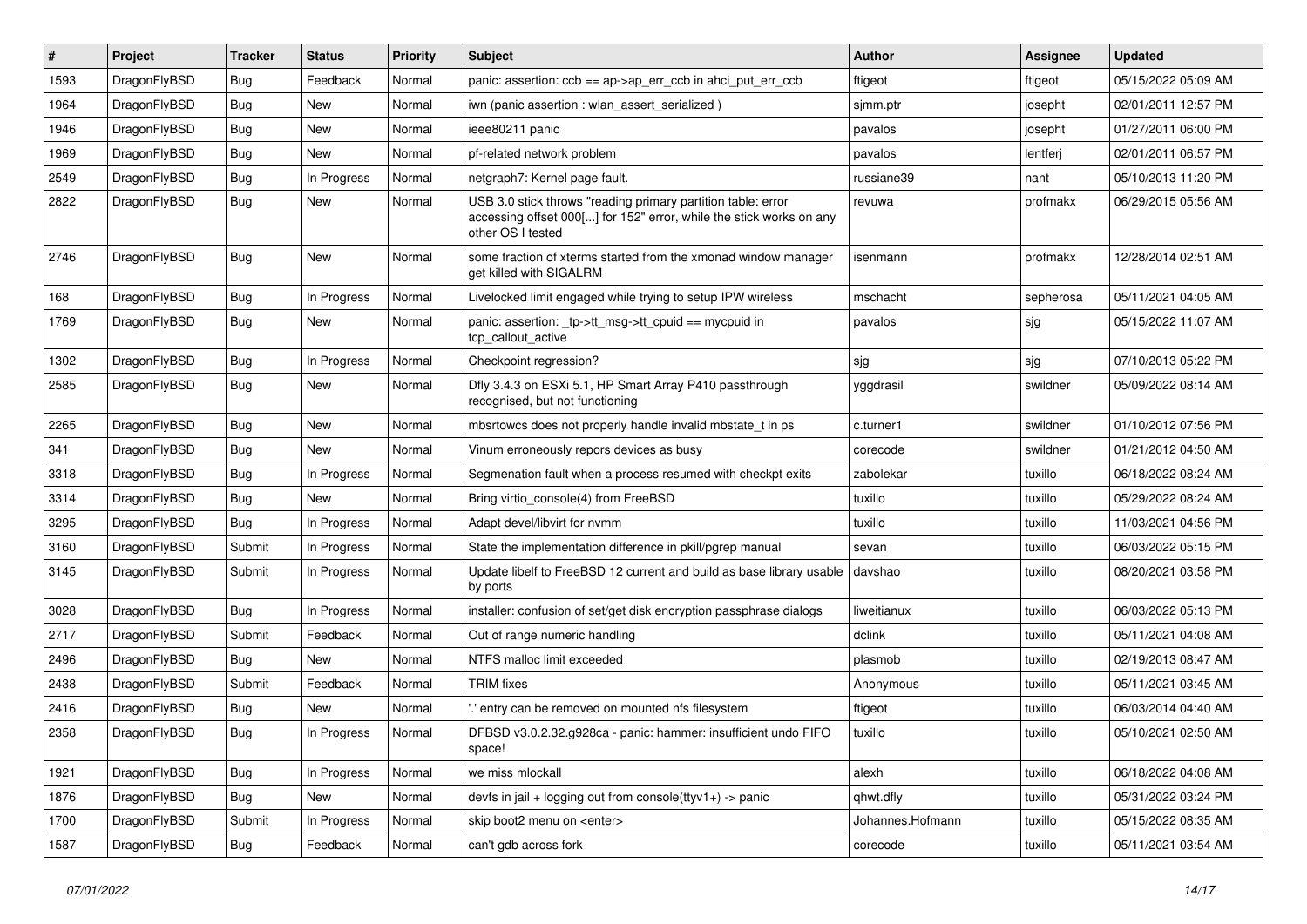| #    | Project      | <b>Tracker</b> | <b>Status</b> | <b>Priority</b> | <b>Subject</b>                                                                               | <b>Author</b>  | Assignee  | <b>Updated</b>      |
|------|--------------|----------------|---------------|-----------------|----------------------------------------------------------------------------------------------|----------------|-----------|---------------------|
| 1584 | DragonFlyBSD | Bug            | In Progress   | Normal          | can't use ssh from jail: debug1: read passphrase: can't open<br>/dev/tty: Device busy        | corecode       | tuxillo   | 05/11/2021 03:53 AM |
| 1583 | DragonFlyBSD | <b>Bug</b>     | In Progress   | Normal          | panic: assertion: cursor->trans->sync lock refs $> 0$ in<br>hammer recover cursor            | corecode       | tuxillo   | 05/11/2021 03:53 AM |
| 1579 | DragonFlyBSD | <b>Bug</b>     | Feedback      | Normal          | dfly 2.4.1 does not like HP DL360G4p and Smart Array 6400 with<br>MSA <sub>20</sub>          | tomaz.borstnar | tuxillo   | 06/02/2014 02:44 PM |
| 1556 | DragonFlyBSD | <b>Bug</b>     | <b>New</b>    | Normal          | many processes stuck in "hmrrcm", system unusable                                            | corecode       | tuxillo   | 05/11/2021 03:52 AM |
| 1547 | DragonFlyBSD | Bug            | In Progress   | Normal          | disklabel64 automatic sizing                                                                 | corecode       | tuxillo   | 05/11/2021 03:52 AM |
| 1528 | DragonFlyBSD | <b>Bug</b>     | In Progress   | Normal          | ktrace does not show proper return values for pipe(2)                                        | corecode       | tuxillo   | 05/11/2021 03:52 AM |
| 1475 | DragonFlyBSD | <b>Bug</b>     | In Progress   | Normal          | kernel blocks with low memory and syscons setting a high res mode<br>/ scrollback            | corecode       | tuxillo   | 05/11/2021 03:52 AM |
| 1474 | DragonFlyBSD | <b>Bug</b>     | <b>New</b>    | Normal          | ithread 1 unexpectedly rescheduled                                                           | corecode       | tuxillo   | 05/11/2021 03:52 AM |
| 1469 | DragonFlyBSD | Bug            | In Progress   | Normal          | Hammer history security concern                                                              | corecode       | tuxillo   | 05/11/2021 03:52 AM |
| 1442 | DragonFlyBSD | <b>Bug</b>     | <b>New</b>    | Normal          | blocking SIGSEGV and triggering a segment violation produces an<br>all CPU consuming process | corecode       | tuxillo   | 05/11/2021 03:52 AM |
| 1440 | DragonFlyBSD | Bug            | <b>New</b>    | Normal          | ptrace/gdb doesn't work after process blocks SIGTRAP                                         | corecode       | tuxillo   | 05/11/2021 03:52 AM |
| 1397 | DragonFlyBSD | <b>Bug</b>     | Feedback      | Normal          | jobs -I output inconsistency when called from script                                         | Anonymous      | tuxillo   | 05/15/2022 05:07 AM |
| 1390 | DragonFlyBSD | Bug            | In Progress   | Normal          | Use id_t type for {get,set}priority()                                                        | Anonymous      | tuxillo   | 07/05/2019 02:18 AM |
| 1293 | DragonFlyBSD | <b>Bug</b>     | New           | Normal          | 2.2.1-REL Installer Request                                                                  | mk             | tuxillo   | 05/11/2021 04:00 AM |
| 1287 | DragonFlyBSD | <b>Bug</b>     | Feedback      | Normal          | altg configuration doesn't work                                                              | corecode       | tuxillo   | 05/11/2021 03:51 AM |
| 1030 | DragonFlyBSD | Bug            | In Progress   | Normal          | msdosfs umount panic                                                                         | corecode       | tuxillo   | 05/11/2021 03:51 AM |
| 998  | DragonFlyBSD | <b>Bug</b>     | In Progress   | Normal          | Unconfiguring a vn while it is mounted                                                       | rumcic         | tuxillo   | 05/11/2021 04:00 AM |
| 911  | DragonFlyBSD | <b>Bug</b>     | Feedback      | Normal          | kidload/kernel linker can exceed malloc reserve and panic system                             | corecode       | tuxillo   | 05/11/2021 03:51 AM |
| 901  | DragonFlyBSD | <b>Bug</b>     | Feedback      | Normal          | route show needs to get data from all cpus                                                   | corecode       | tuxillo   | 05/11/2021 03:50 AM |
| 847  | DragonFlyBSD | <b>Bug</b>     | Feedback      | Normal          | processes getting stuck on mount point                                                       | corecode       | tuxillo   | 05/11/2021 03:50 AM |
| 781  | DragonFlyBSD | Bug            | In Progress   | Normal          | fdisk uses wrong geometry on usb flash drives                                                | corecode       | tuxillo   | 05/11/2021 03:50 AM |
| 742  | DragonFlyBSD | <b>Bug</b>     | In Progress   | Normal          | umount problems with multiple mounts                                                         | corecode       | tuxillo   | 06/25/2022 04:02 AM |
| 731  | DragonFlyBSD | Bug            | New           | Normal          | system freeze on "slice too large"                                                           | corecode       | tuxillo   | 06/25/2022 04:01 AM |
| 3089 | DragonFlyBSD | <b>Bug</b>     | In Progress   | Normal          | vtnet(4) - disable TCP checksum offload by default                                           | jlane          | vadaszi   | 05/11/2021 04:14 AM |
| 2391 | DragonFlyBSD | <b>Bug</b>     | In Progress   | Normal          | System lock with ahci and acpi enabled on ATI RS690 chipset with<br>SMB600 sata controller   | jorisgio       | vadaszi   | 06/03/2015 03:51 PM |
| 2577 | DragonFlyBSD | <b>Bug</b>     | <b>New</b>    | Normal          | virtio-blk iops performance is cpu limited on high end devices                               | $q$ js $278$   | vsrinivas | 08/01/2013 02:28 PM |
| 2370 | DragonFlyBSD | Bug            | New           | Normal          | panic: ffs valloc: dup alloc                                                                 | marino         | vsrinivas | 02/01/2013 09:28 AM |
| 2113 | DragonFlyBSD | Bug            | <b>New</b>    | Normal          | nmalloc threaded program fork leak                                                           | vsrinivas      | vsrinivas | 08/11/2011 07:25 PM |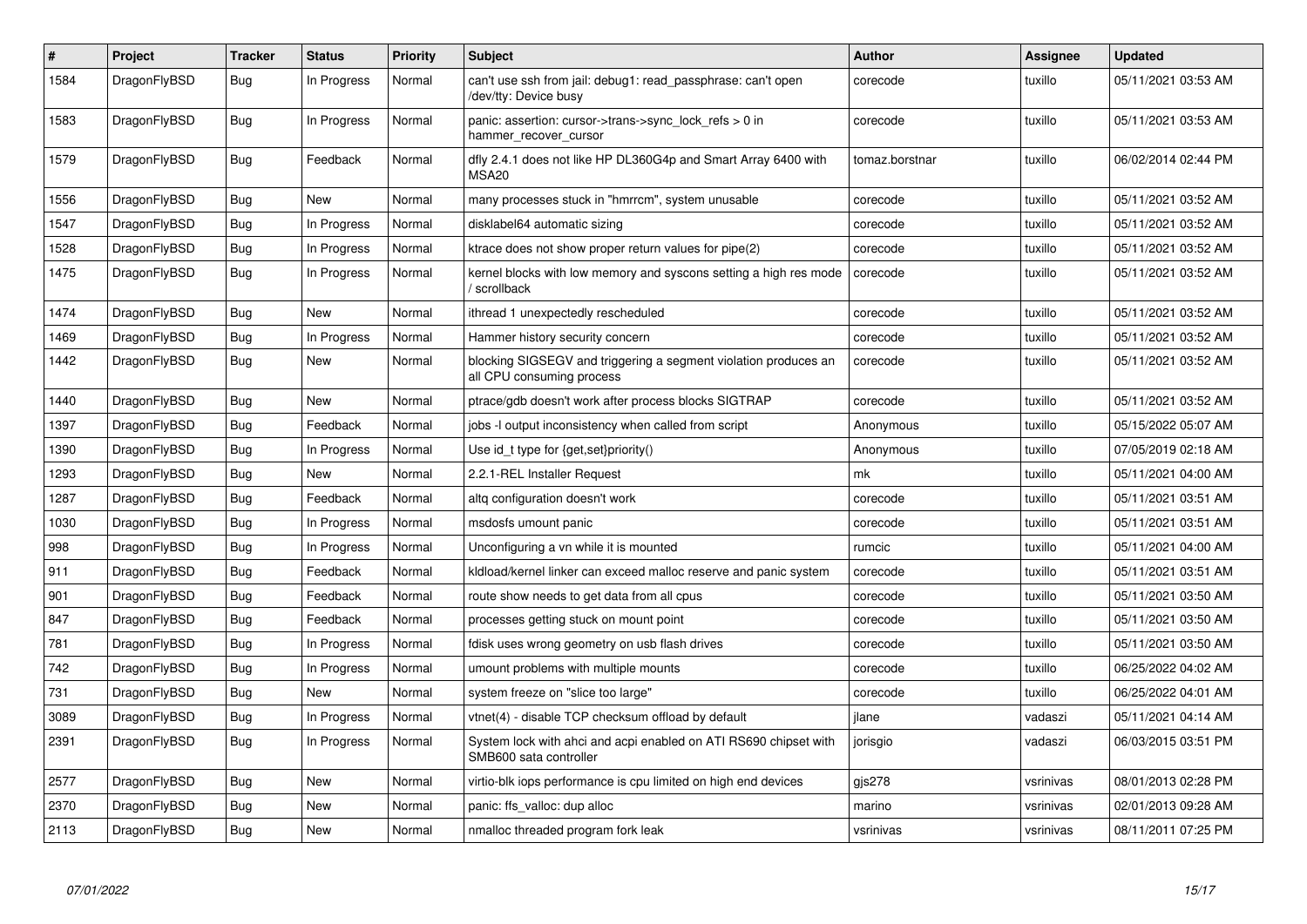| #    | Project      | Tracker    | <b>Status</b> | <b>Priority</b> | <b>Subject</b>                                                                                                                                              | <b>Author</b>     | Assignee  | <b>Updated</b>      |
|------|--------------|------------|---------------|-----------------|-------------------------------------------------------------------------------------------------------------------------------------------------------------|-------------------|-----------|---------------------|
| 3266 | DragonFlyBSD | <b>Bug</b> | New           | High            | Filesystems broken due to "KKASSERT(count &<br>TOK_COUNTMASK);"                                                                                             | tkusumi           |           | 03/15/2021 01:21 PM |
| 3240 | DragonFlyBSD | <b>Bug</b> | <b>New</b>    | High            | compile error because of openssl with /usr/dports/security/rhash for<br>mysgl 8 install                                                                     | <b>UlasSAYGIN</b> |           | 06/04/2020 08:05 AM |
| 3194 | DragonFlyBSD | <b>Bug</b> | New           | High            | Hammer kernel crash on mirror-stream of PFS after upgrade<br>(assertion "cursor->flags &<br>HAMMER_CURSOR_ITERATE_CHECK" failed in<br>hammer btree iterate) | Anonymous         |           | 06/29/2019 01:32 PM |
| 3129 | DragonFlyBSD | <b>Bug</b> | <b>New</b>    | High            | Kernel panic with 5.2.0 on A2SDi-4C-HLN4F                                                                                                                   | stateless         |           | 04/24/2018 12:50 AM |
| 3124 | DragonFlyBSD | <b>Bug</b> | New           | High            | DragonFlyBSD 5.0.2 with Hammer2 with UEFI install doesn't boot                                                                                              | wiesl             |           | 06/18/2019 05:07 AM |
| 3111 | DragonFlyBSD | Bug        | In Progress   | High            | Mouse lags every second heavily under X11                                                                                                                   | mneumann          |           | 12/12/2017 09:46 PM |
| 2930 | DragonFlyBSD | Bug        | <b>New</b>    | High            | 'objcache' causes panic during 'nfs readdir'                                                                                                                | tofergus          |           | 07/26/2016 01:09 PM |
| 2915 | DragonFlyBSD | <b>Bug</b> | <b>New</b>    | High            | Hammer mirror-copy problem                                                                                                                                  | t dfbsd           |           | 08/25/2016 05:28 AM |
| 2736 | DragonFlyBSD | <b>Bug</b> | <b>New</b>    | High            | kernel panics on acpi timer probe function                                                                                                                  | cnb               |           | 05/11/2021 03:55 AM |
| 2657 | DragonFlyBSD | <b>Bug</b> | <b>New</b>    | High            | Needs acl to migrate our servers                                                                                                                            | ferney            |           | 03/31/2014 11:37 AM |
| 2638 | DragonFlyBSD | Bug        | Feedback      | High            | Fix machdep.pmap_mmu_optimize                                                                                                                               | tuxillo           |           | 05/11/2021 04:07 AM |
| 2547 | DragonFlyBSD | Bug        | <b>New</b>    | High            | crashed while doing a dry run of pkg rolling-replace                                                                                                        | phma              |           | 04/18/2013 10:40 PM |
| 2495 | DragonFlyBSD | Bug        | <b>New</b>    | High            | DFBSD v3.3.0.960.g553fe7 - ocnt != 0" failed in<br>prop_object_release                                                                                      | tuxillo           |           | 05/31/2022 04:08 PM |
| 2421 | DragonFlyBSD | <b>Bug</b> | <b>New</b>    | High            | Kernel panic: vm_fault: page 0xc0f70000 not busy!                                                                                                           | lentferj          |           | 10/03/2012 08:16 AM |
| 2396 | DragonFlyBSD | <b>Bug</b> | Feedback      | High            | Latest 3.1 development version core dumps while destroying master<br><b>PFS</b>                                                                             | sgeorge           |           | 01/23/2013 04:10 PM |
| 2347 | DragonFlyBSD | Bug        | Feedback      | High            | Hammer PFSes destroy does not give back full space allocated to<br><b>PFS</b>                                                                               | sgeorge           |           | 07/19/2012 01:11 AM |
| 2296 | DragonFlyBSD | <b>Bug</b> | In Progress   | High            | panic: assertion "m->wire count > 0" failed                                                                                                                 | thomas.nikolajsen |           | 08/30/2012 06:09 AM |
| 2140 | DragonFlyBSD | Bug        | <b>New</b>    | High            | hammer io delallocate panic with 'duplicate entry' message                                                                                                  | ttw               |           | 10/07/2011 12:22 PM |
| 2117 | DragonFlyBSD | <b>Bug</b> | <b>New</b>    | High            | ACPI and/or bce(4) problem with 2.11.0.673.g0d557 on HP DL380<br>G6                                                                                         | pauska            |           | 08/22/2011 10:15 AM |
| 2071 | DragonFlyBSD | Bug        | <b>New</b>    | High            | Panic on assertion: (int)(flg->seq - seq) > 0 in hammer flusher flush<br>after inode error                                                                  | vsrinivas         |           | 06/12/2011 07:59 AM |
| 1920 | DragonFlyBSD | <b>Bug</b> | <b>New</b>    | High            | system hangs                                                                                                                                                | zhtw              |           | 11/22/2010 08:59 AM |
| 1185 | DragonFlyBSD | <b>Bug</b> | <b>New</b>    | High            | need a tool to merge changes into /etc                                                                                                                      | wa1ter            |           | 02/18/2014 06:02 AM |
| 884  | DragonFlyBSD | Bug        | In Progress   | High            | Performance/memory problems under filesystem IO load                                                                                                        | hasso             |           | 05/11/2021 03:50 AM |
| 1831 | DragonFlyBSD | Bug        | Feedback      | High            | HAMMER "malloc limit exceeded" panic                                                                                                                        | eocallaghan       | dillon    | 06/04/2022 04:38 AM |
| 2870 | DragonFlyBSD | <b>Bug</b> | <b>New</b>    | High            | Broken text and icons when glamor acceleration is used                                                                                                      | 375gnu            | ftigeot   | 01/31/2016 12:13 AM |
| 2825 | DragonFlyBSD | <b>Bug</b> | <b>New</b>    | High            | 3x dholient = hanging system (objoache exhausted)                                                                                                           | jaccovonb         | sepherosa | 05/11/2021 03:55 AM |